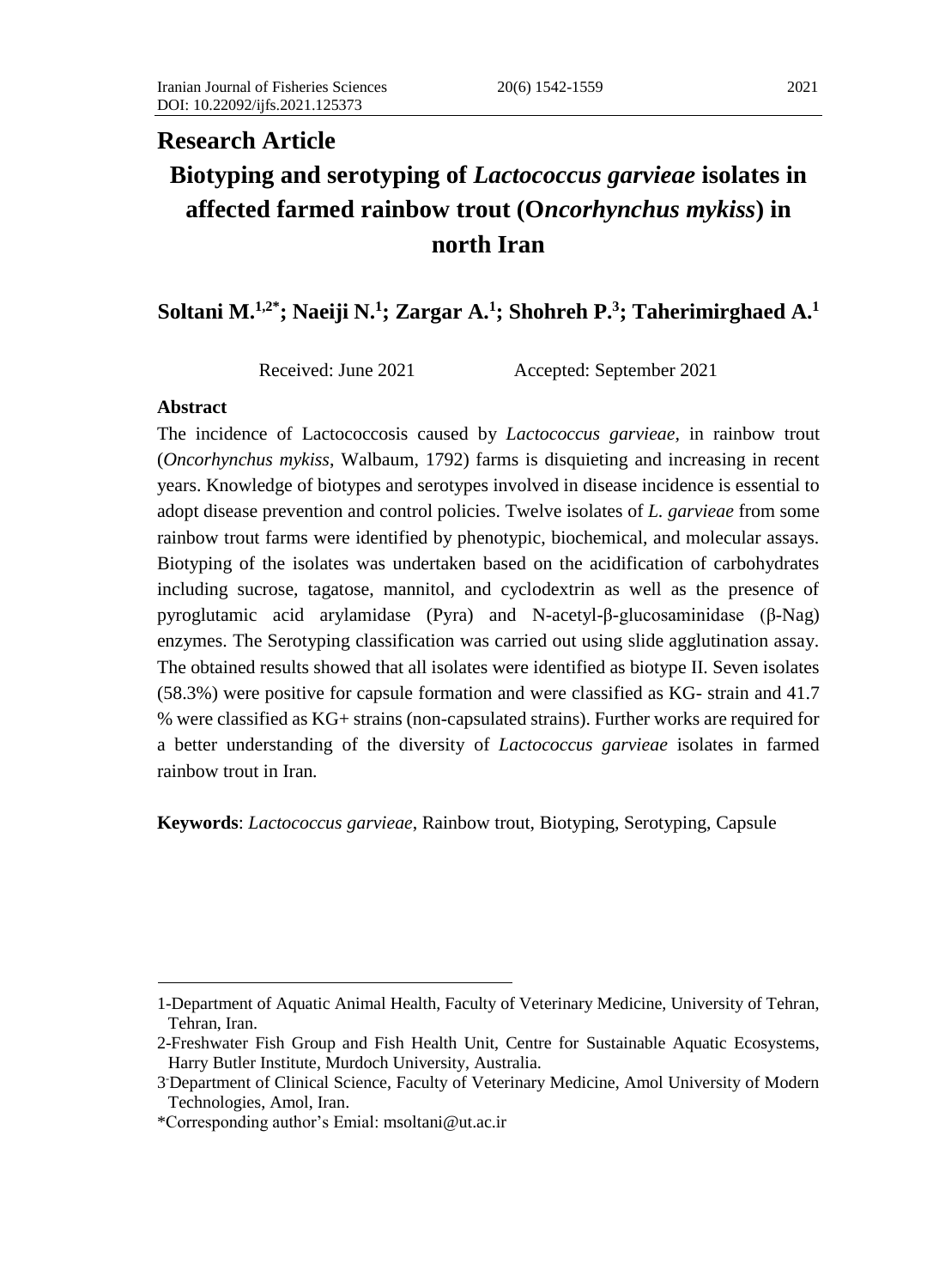# **Introduction**

With the global development of the aquaculture industry, fish lactococcal infections have become an important problem in fish farms of freshwater and marine environments throughout the world (Eyngor *et al.,* 2004; Toranzo *et al.,* 2005; Soltani *et al*., 2015a,b; Lee *et al*, 2020; Radosavljević *et al.,* 2020). Lactococcosis is a prevalent and acute to hyperacute disease in the broad spectrum of fish species caused by Gram-positive cocci, *Lactococcus garvieae* (Tornazo *et al*.*,* 2005; Meyburgh *et al.,* 2017; Rodrigues *et al.,*  2020). Besides fish, the bacterium was isolated from other animals such as cat, dog, water buffalo, cow, dolphin, prawn as well as food products and planets (Pot *et al.,* 1996; Devriese *et al.* 1999; Barakat *et al.,* 2000; Chen *et al.* 2001; Evans *et al.,* 2006; Kawanishi *et al.,* 2007; Rahman *et al.,* 2020). In addition, lactococcosis considered a zoonotic disease and infected humans with different clinical manifestation of endocarditis, bacteremia, liver abscess, hip prosthetic infection, and meningitis are increasing in recent years, in particular in the regions where people consume raw/semi-raw fish products (Gibello *et al*., 2016; Westberg *et al*. 2020; Rahman *et al.,* 2020).

 Rainbow trout as one of the important commercial fish species is very sensitive to lactococosis (Vendrell *et al.,* 2006) and involved in mortality up to 90% (Pereira *et al.,* 2004) especially when the water temperature is above 18°C (Algçet *et al.,* 2009). The affected fish

demonstrate symptoms such as anorexia, melanosis, lethargy, erratic swimming, exophthalmia, and mucosal hemorrhage (Rodrigues *et al.,* 2020), and disease outbreaks have been reported from many fish species of both warm water and cold water in freshwater and marine environments worldwide (Chang *et al.*, 2002; Pereira *et al*., 2004; Savvidis *et al.,* 2007; Reimundo *et al*., 2011; Didinen *et al*., 2014; Nelson *et al,* 2016; Ortega *et al.*, 2020).

 Because of some differences in biochemical characteristics of *L. garvieae* isolates application of biotyping patterns can be used as a useful tool. The bacterium was categorized into three biotypes of biotype I, II, and III using tagatose and sucrose assays (Eldar *et al.*, 1999). Later, the pathogenic isolates obtained from different animals including fish were proposed into 13 biotypes (biotypes 1 to13) (Vela *et al*. 2000). This assortment was based on the consumption of sucrose, tagatose, mannitol, and cyclodextrin and the presence of pyroglutamic acid arylamidase (Pyra) and N-acetyl-β-glucosaminidase (β-Nag) enzymes (Vela *et al*., 2000). However, minimum data are available on the biotyping of the strains obtained from the diseased fish.

 Serological classification of *L. garvieae* isolates are basically correlating with the presence of capsule (Yoshida *et al.,* 1997; Kanai *et al.,* 2017). Two serotypes, KG- serotype (capsulated isolates) that are more virulent (Barnes *et al*., 2002; Ooyama *et*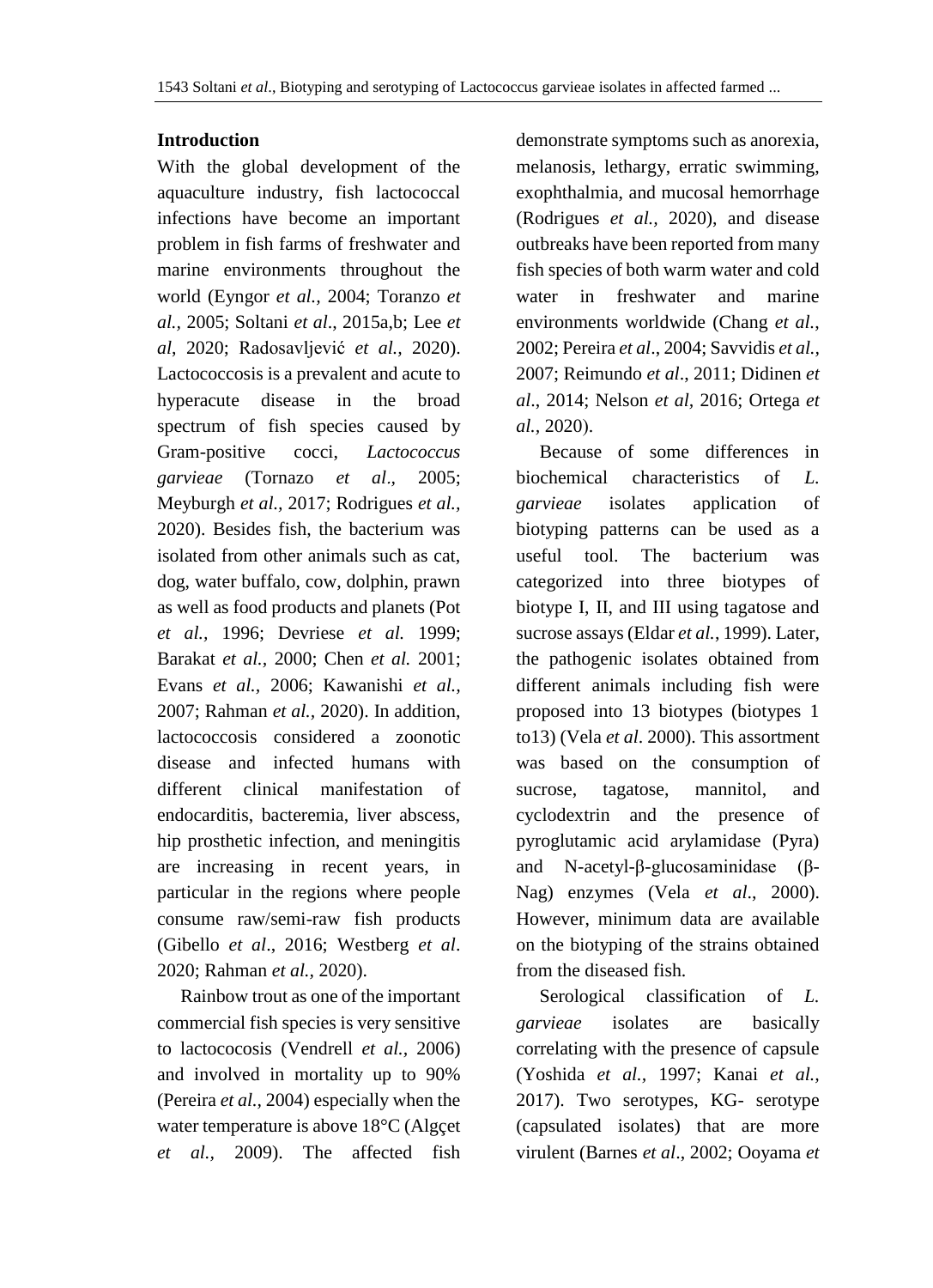*al*., 2002; Kang *et al.*, 2004; Kawanishi *et al*., 2007) and KG+ serotype (noncapsulated isolates) have been defined for *L. garvieae* isolates (Yoshida *et al.,*  1996a; Yoshida *et al.,*1997; Ooyama *et al*., 1999; Kang *et al.*, 2004). In the agglutination test, KG- serotypes are agglutinated with anti-KG- raised serum whereas KG+ serotypes are agglutinated with both anti-KG+ and anti-KG- raised serum (Yoshida *et al.,* 1996a; Barnes *et al*., 2002; Kang *et al.*, 2004; Kawanishi *et al*., 2007). The confirmation for the capsule existence in serological studies is usually performed by electron microscopy scanning or capsule staining methods (Yoshida *et al.,*1996b; Okada *et al*., 2000; Ooyama *et al*., 2002; Pereira *et al*., 2004; Kawanishi *et al*., 2007; Shahi *et al.,* 2018). In recent years, a new serotype has been introduced for some isolates obtained from Japanese marine fish that are unable to agglutinate with anti-KG- sera. These emerging isolates are categorized in serotype ІІ, and the typical isolates agglutinated by anti-KGsera are classified as serotype І (Іa (KGstrain) and Іb (KG+ strain) (Fukada *et al.,* 2015; Shi *et al.,* 2019).

In Iran, several studies have shown a wide distribution of *L. garvieae* in rainbow trout farms (e.g., Soltani *et al.,* 2005; Soltani *et al*., 2008; Haghighi Karsidani *et al*., 2010; Sharifiyazdi *et al*., 2010; Soltani *et al.*, 2012; Soltani *et al*., 2013; Taherimirghaed *et al*., 2013; Soltani *et al.,* 2015a) but since the adoption of control methods and prevention of disease requires details information on the disease etiology,

therefore, this study aimed to study the possible diversity of biotypes and serotypes of *L. garvieae* in Iranian trout farms.

## **Materials and methods**

#### *Sampling and bacteriological study*

Samples were collected from 425 moribund fish of 85 rainbow trout farms (at least 5 sick fish from each farm), located in the north of Iran during spring and summer 2018 and 2019. Fish kidney samples were cultured aseptically onto trypticase-soy agar (TSA) (HiMedia, India) incubated at 25°C for 48 h before Gram staining of the grown colonies. The Gram-positive isolates were first identified by phenotyping and biochemical tests including oxidase, catalase, sorbitol utilization on phenol red broth (Quelab, Canada), motility, indole, H2S production on SIM media (Merck, Germany), urease (Merck, Germany), methyl red, Voges-Proskauer tests on MR-VP broth (Merck, Germany), citrate utilization on Simmon citrate agar (Merck, Germany), and type of hemolysis on 5% sheep blood agar (Merck, Germany) (Soltani *et al*., 2008). Stock cultures of the presumptive isolated identified as *L. garvieae* were maintained at -70°C in trypticase-soy broth (TSB) (HiMedia, India) containing 15% glycerol for further identification by molecular works (Didinen *et al.,* 2014).

#### *DNA extraction and PCR assay*

DNA samples were obtained from twelve isolates identified as presumptive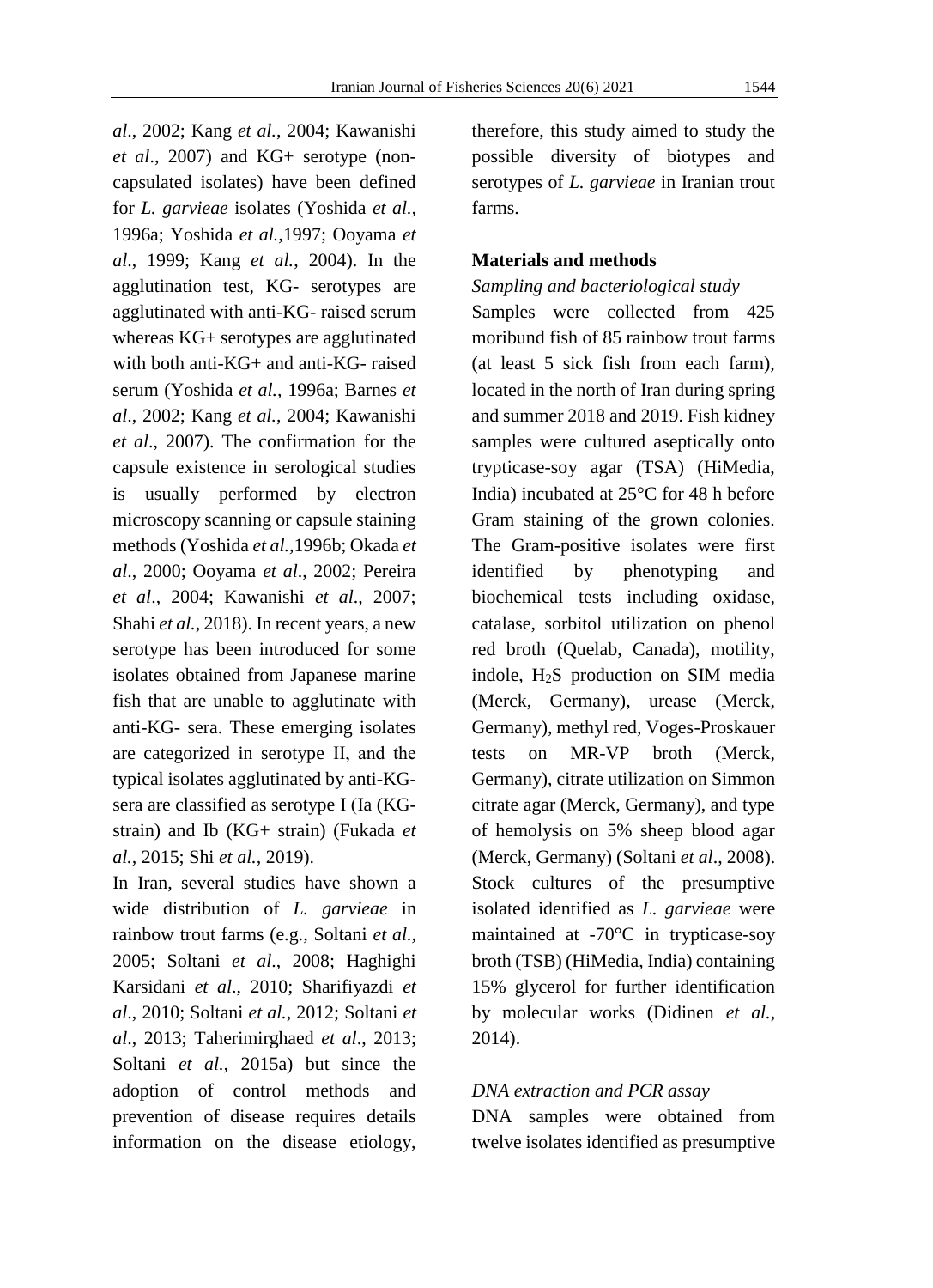*L. garvieae* by a Gram-positive genomic DNA extraction kit (MBST Company, Iran). A pair of specific primers shown in Table 1 were used for detection of the 16S rDNA gene and fragment size was 1100 bp for the confirmation of *L. garvieae* isolates (Zoltkin *et al.,* 1998). A volume of 25 μL reaction mixture (7.5μL distilled water, 12.5 μL Mater Mix 2x (Amplicon, Denmark), 1μL of each primer (Sinaclone, Iran), and 3μL of extracted DNA) was used for PCR assay, and Thermocycling conditions included: initial denaturation step for 5 min (94°C), followed by denaturation for 1 min  $(94^{\circ}$ C), annealing for 1 min  $(55^{\circ}C)$ , extension for 90 s  $(72^{\circ}C)$ , for 35 cycles, and a final extention for 5 min (72°C) using Thermo Cycler (Biorad, USA). Negative control (no template DNA) and positive control were included in each run. The PCR products were electrophoresed using 1.5 % agarose gel at 90v for 90 min and stained with ethidium bromide. The gel was photographed using the Gel Documentation (Genfanavaran, Iran).

**Table 1: PCR primers and target gene for molecular identification** *Lactococcus garvieae* **isolates (Zlotkin** *et al***., 1998).**

| Target gene | <b>Primer name</b> | <b>Primer set</b>        | <b>Amplicon size</b> |
|-------------|--------------------|--------------------------|----------------------|
| 16S-rDNA    | $pLG-1$ (F)        | 5'-CATAACAATGAGAATCGC-3' | 1100bp               |
|             | $pLG-2(R)$         | 5'-GCACCCTCGCGGGTTG-3'   |                      |

# *Biotyping assay*

Biotying of *L.garvieae* isolates was performed based on the acidification of four sugars including sucrose, tagatose, mannitol, and cyclodextrin, as well as the presence of two enzymes, including pyroglutamic acid arylamidase (Pyra), and N-acetyl-β-glucosaminidase (β-Nag) (Vela *et al.,* 2000).

 For sugar acidification tests, one gram of each mentioned sugar (all from Sigma, USA) was first dissolved in 100 mL of distilled water before being filtered by 0.22 µm Millipore filter into a sterile container. Sterile phenol red broth (Quelab, Canada) was added 5 ml into tubes, before adding five drops of each sugar. A loop of bacterial colony grown on TSA (HiMedia, India) was inoculated into the tubes incubated at 30°C for 24 h and the results were read based on the color change (production of acid changes the color to yellow).

The activity of the enzyme Pyra was carried out by growing *L. garvieae* colonies into PYR broth medium (Quelab, Canada) at turbidity equal to MacFarland standard No 2 incubated at 35°C for 3 h. One drop of Dimethylaminocinnamaldehyde Sigma, USA) reagent was then added and the results were considered as positive if dark color (purple red) appeared within 2 min (if the color changed to pink, orange, or yellow the test was negative) (Hébert *et al.*,1988).

 The test for β-Nag activity was undertaken by growing the bacterial colonies into tubes containing TSB (HiMedia, India) incubated at 30°C for 24 h. The tubes were centrifuged at 5000 rpm for 10 min and the bacterial cells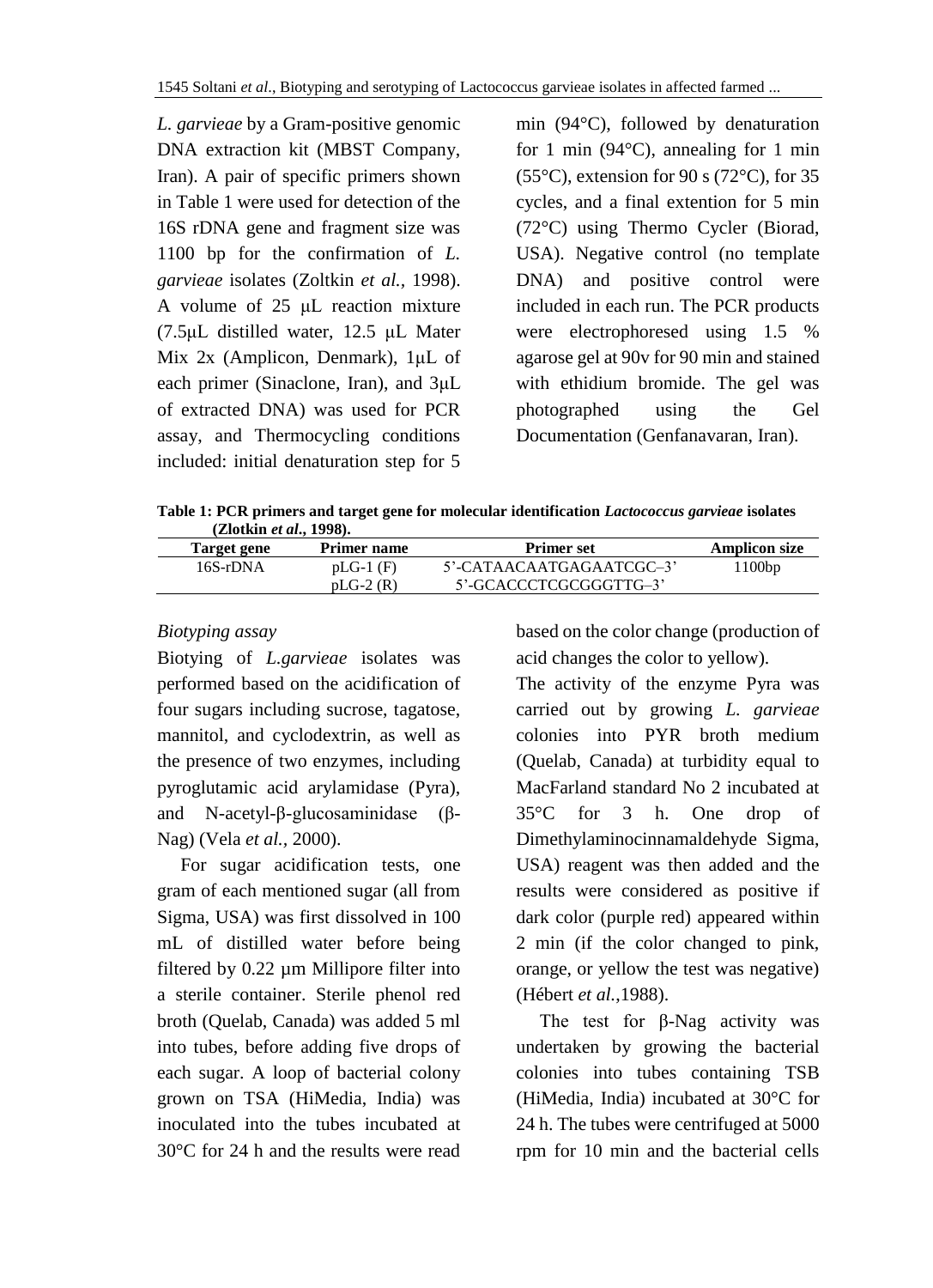were suspended into 10 mM sterile phosphate-buffered saline (PBS), dispensed into microtubes, and centrifuged at 10000 rpm for 5 min. The bacterial cells were re-suspended into 25 mM PBS and adjusted at optical density (OD) equal to 0.1 at 546 nm with spectrophotometry (UNICO, China). Chromogenic substrate 4-Nitrophenyl N-acetyl β-D-glucosaminide (Sigma, USA) was prepared in PBS at a concentration of 10 mM (final concentration of substrate was 10 mM prepared in PBS as solvent). A volume of 60 µl of each bacterial suspension and substrate was mixed, incubated at 37°C for 4 h, and the results were considered positive if the color changed from colorless to yellow (Kadyan *et al.*, 2020).

## *Serotyping assay*

## *Anti-sera preparation*

Colonies of 24-h fresh cultures of the confirmed bacterial isolates of *L. garvieae* were transferred to sterile tubes containing 5 ml PBS equal to MacFarland No 0.5. The isolated were inactivated at a 90°C water bath for 90 min., and the inactivated cell suspensions were stored at 4°C until used for the assay. The safety of the heatkilled cells was also checked by inoculation of 0.1 ml of each inactivated cell suspension on TSA at 30°C for up to 72 h.

To produce anti-sera to the isolates of *L. garvieae*, twenty-four healthy rats (200- 220 g) divided into 12 groups (each group two rats) in separate cages were

injected intraperitoneally with 100 ul/rat of the heat-inactivated whole cells of the bacterial isolates followed by two boosters at 10 days intervals. The hyperimmune rats were anesthetized before the blood samples being obtained from their hearts, and the sera were obtained after the blood samples were centrifuged at 3000 rpm for 5 min.

# *Agglutination test*

Agglutination assay was carried out using slide agglutination by mixing a droplet of each anti-serum sample with a colony of the fresh culture of each bacterial isolate performed on a clean slide, and the results of agglutination were read after 30 s and 180 s under microscopy with low magnification. The level of agglutination was considered as high, moderate, low, and negative (Table 4). The reaction between homologous anti-sera samples and the bacterial isolates was considered as control positive, while the reaction between the sera samples and sterile PBS was considered as control negative.

# *Capsule staining*

Capsule staining assay was carried out using the method described by Colwell and Grigorova (1987). A small droplet of Indian ink was put on the slide and a needlepoint number of each bacterial isolate grown on TSA was mixed in, covered with a coverslip, and was examined under compound microscopy at  $100 \times$  magnification.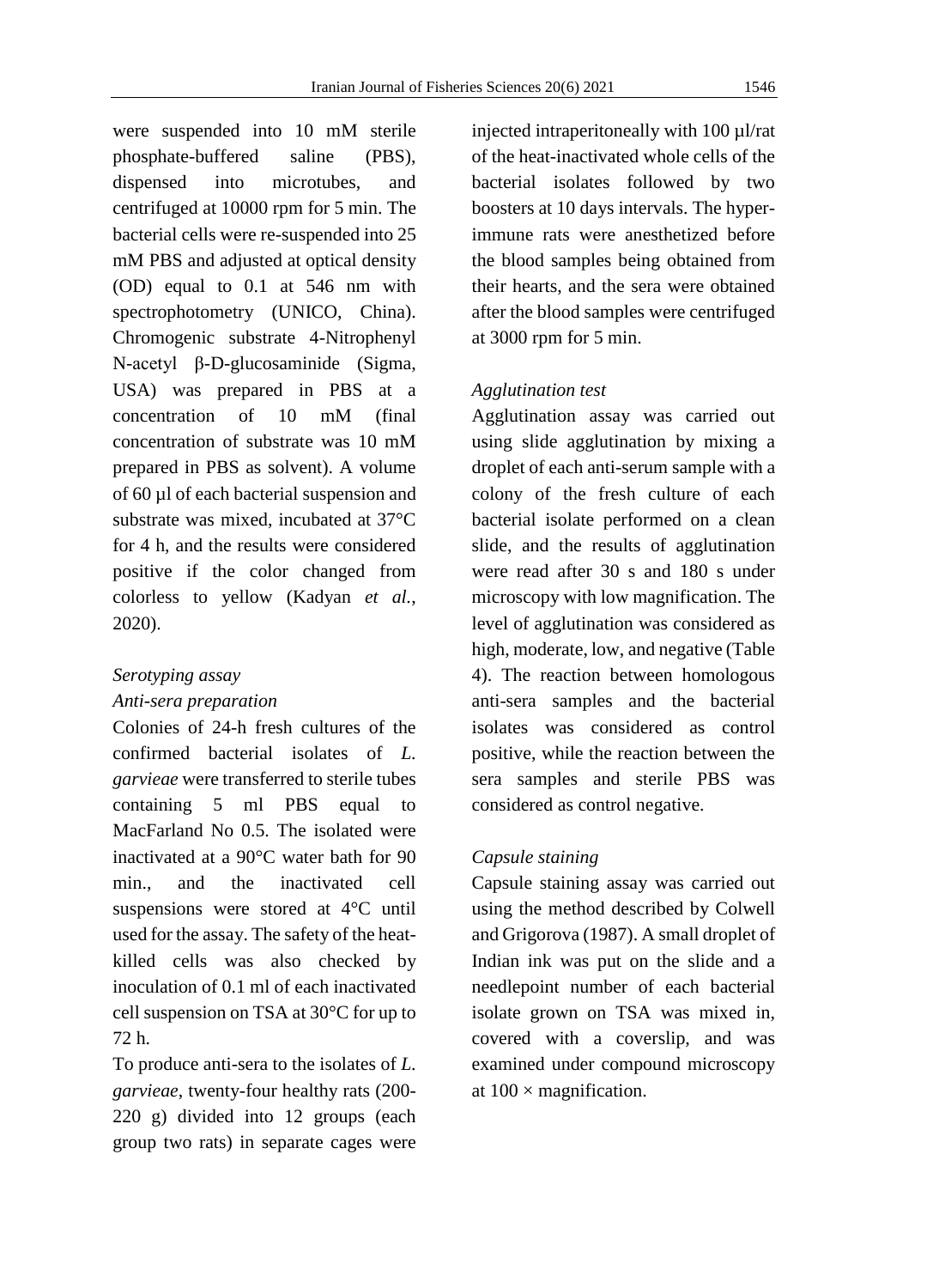# **Results**

Affected fish exhibited various signs including darkening of body, bilateral exophthalmia, cataract, melanosis, and abdominal distension and, in some cases eye explosion and anorexia were seen (Fig. 1). The mortality rates were varied from 30 to 60%. In most fish farms water temperature exceeded 18°C due to the summer season.



**Figure 1: Affected rainbow trout collected for the study. A. Hemorrhage in periorbital and intraocular area, B. Abdominal distension with ascetic fluid, C. Exophthalmia and darkening of skin, D. Hemorrhage on surface of liver.**

## *Phenotypic and molecular results*

From 78 bacterial isolates recovered from the diseased fish, 22 isolates (28.2%) were Gram-positive, and 56 isolates (71.8%) were Gram-negative. Phenotypic and biochemical characterization of the Gram-positive strains resulted in presumptive identification of 12 (54.55%) isolates as *L. garvieae* isolates and the rest as *Streptococcus* sp. (45.45%, 10 strains). These isolates were Gram-positive

cocci, α-hemolytic (Fig. 2), oxidase negative, catalase negative, sorbitol positive, non-motile, indole negative, H2S production negative, urease negative, methyl red positive, and Voges-Proskauer negative.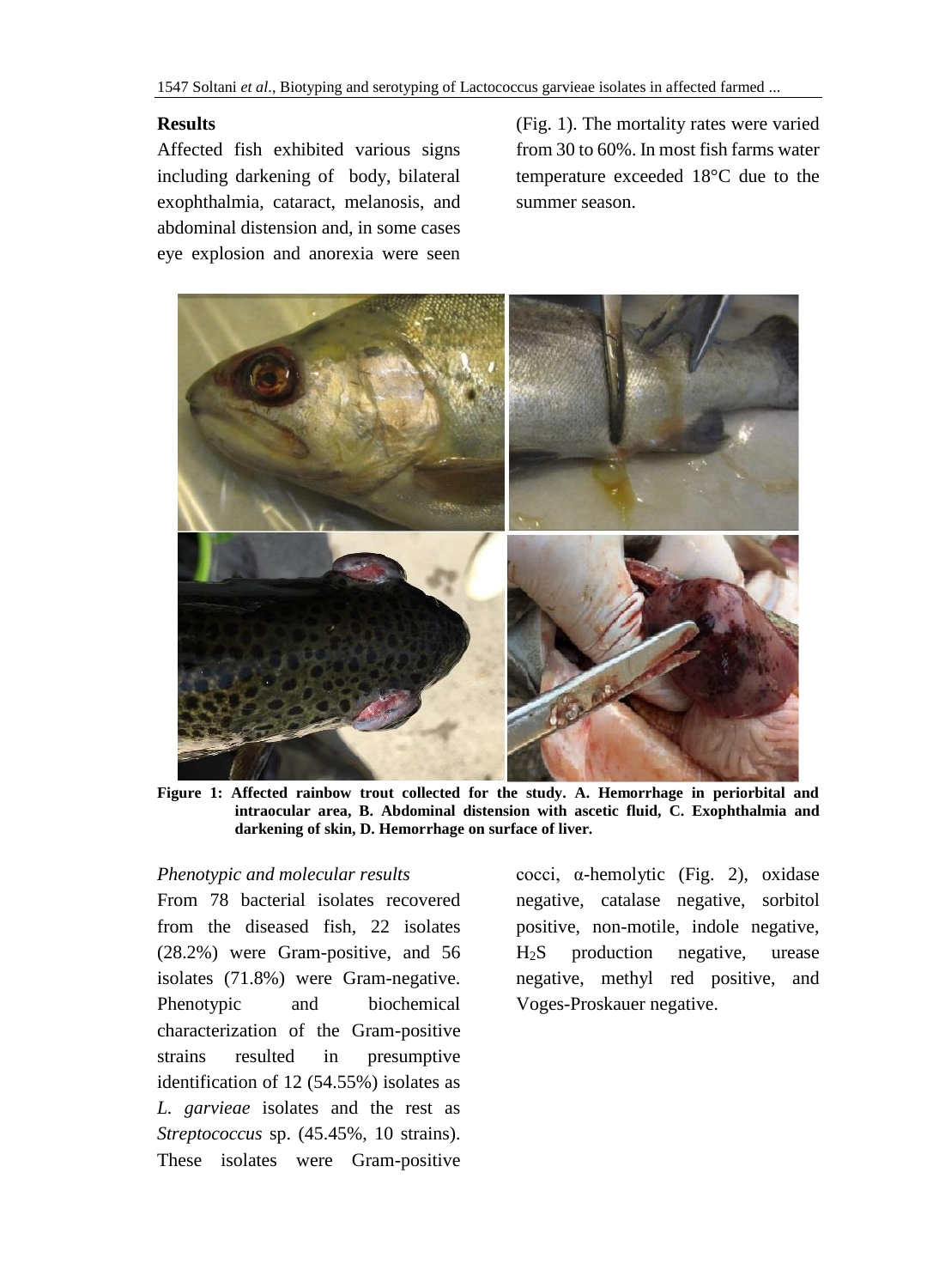

**Figure 2: Phenotypic characterization of** *L. garvieae* **A. Microscopic view of Gram-positive cocci. B. growth whitish to grayish colony on TSA. C. α-hemolysis on blood agar.**

All isolates also were negative for citrate assay except two isolates (isolates 41, 73) that were negative. In the PCR assay, all 12 isolates were identified as *L. garvieae* with a molecular weight of 1100 bp identical to the positive control i.e., *L. Garvieae* (Fig. 3). The primary

characterization of the rest recovered Gram-negative strains were members of genera *Yersinia* sp. (62.5%), *Aeromonas* sp. (23.21%) and *Citrobacter* (14.28%) (Table 2).



**Figure 3: Identification of** *L. garvieae* **by PCR. Lane L: DNA ladder 100 kb; Lane 1: positive control (1,100 bp); Lane 2: negative control; Lane 3-6: positive samples for** *L.garvieae***.** 

#### *Bio-typing assay*

In the biotyping assay, all twelve isolates of *L. garvieae* were positive for acid production from tagatose, sucrose, mannitol, and cyclodextrin (Fig. 4). Also, all isolates were positive and negative for the presence of Pyra and β-Nag enzymes, respectively identical to isolates of biotype 2 (Table 3).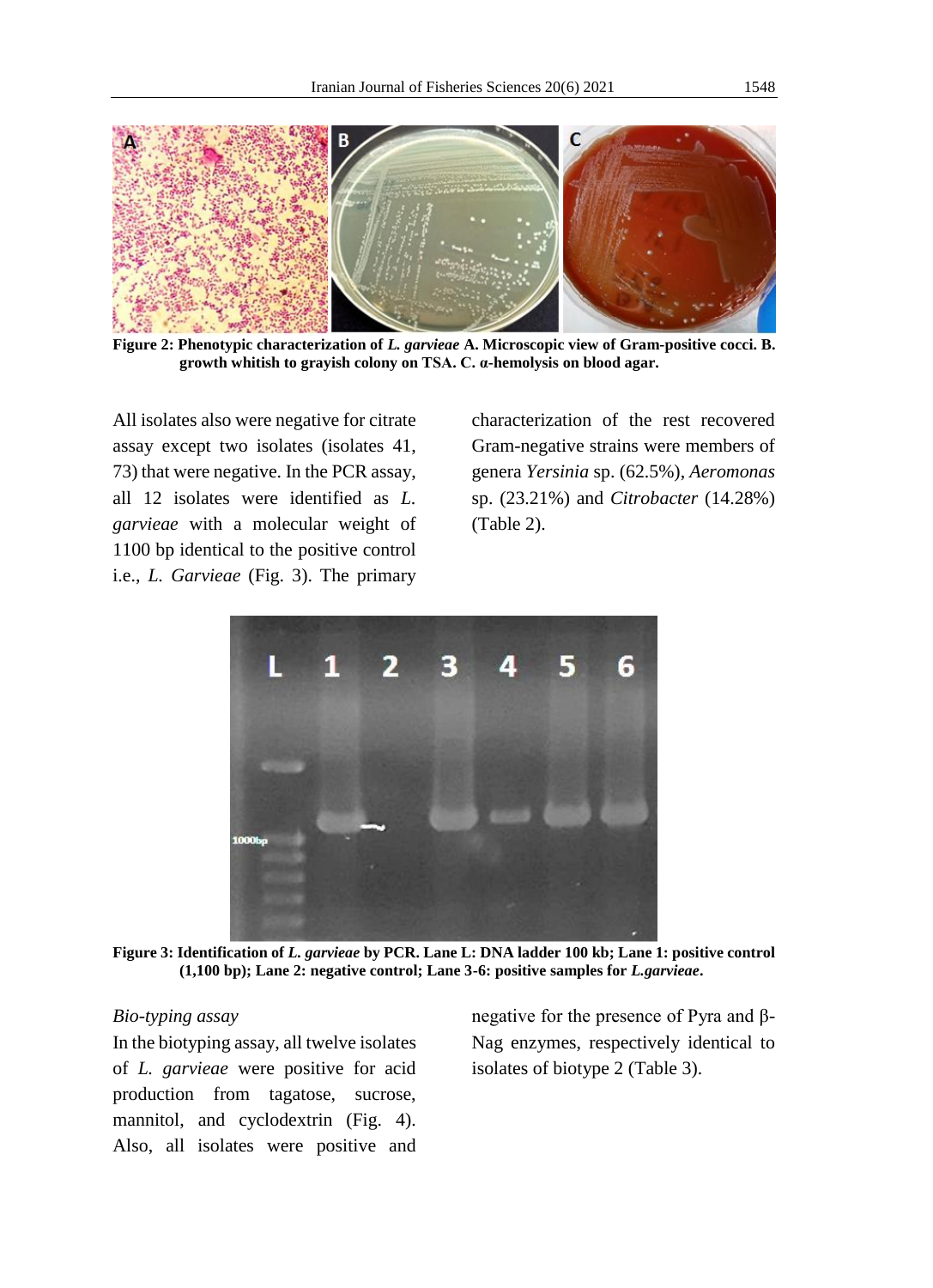| <b>Character</b>       | Yersinia sp.   | Aeromonas sp.  | Citrobacter sp. | Streptococcus sp. |
|------------------------|----------------|----------------|-----------------|-------------------|
| Gram staining          | - rod          | - rod          | - rod           | $+$ cocci         |
| Oxidation/fermentation | $+/-$          | $+/-$          | $+/-$           |                   |
| Motility at            |                |                |                 |                   |
| $24^{\circ}$ C         | $^{+}$         | $+$            | $+$             |                   |
| $30^{\circ}$ C         | $^{+}$         | $+$            | $+$             |                   |
| Catalase               | $+$            | $+$            | $+$             |                   |
| Hemolysis              |                |                |                 | $\alpha/\beta$    |
| Cytochrome-oxidase     | $\pm$          | $^{+}$         |                 |                   |
| <b>ONOG</b>            | $\overline{+}$ | $^{+}$         | $^{+}$          |                   |
| Arginine-dehydratase   |                | $\ddot{}$      |                 |                   |
| lysine-decarboxylase   | $^{+}$         | $\ddot{}$      |                 |                   |
| Ornithine-             | $+$            |                |                 |                   |
| decarboxylase          |                |                |                 |                   |
| Citrate                | V              | $\ddot{}$      | $\ddot{}$       | -/+               |
| H2S                    |                |                | $+$             |                   |
| Urease                 |                |                |                 |                   |
| Tryptophane            |                |                |                 |                   |
| deaminase              |                |                |                 |                   |
| Indole                 |                | $\ddot{}$      |                 |                   |
| <b>Voges Proskauer</b> |                | $^{+}$         |                 |                   |
| Gelatinase             |                | $\ddot{}$      |                 |                   |
| Glucose                | $\overline{+}$ | $\overline{+}$ | $^{+}$          |                   |
| Mannitol               | $\overline{+}$ | $\ddot{}$      | $^{+}$          |                   |
| Inositol               |                |                |                 |                   |
| Sorbitol               |                |                | $\ddot{}$       |                   |
| Rhamnose               |                |                | $\ddot{}$       |                   |
| Saccharose             |                | $^+$           |                 |                   |
| Melibiose              | V              |                |                 |                   |
| Amygdalina             |                | $\,{}^+$       |                 |                   |
| Arabinose              |                |                | $\pm$           |                   |
| Methyl red             | $^{+}$         | $\, + \,$      | $^{+}$          | $+$               |
| Aesculin hydrolysis    |                | $\ddot{}$      | $^{+}$          |                   |
| Triple sugar iron      | K/A            | K/A            | K/A             |                   |

**Table 2: Biochemical characteristics of bacteria recovered from the diseases rainbow trout and characterized at genus level.** 



**Figure 4: A. Acidification of sugars. Acid production in sample tube (right one) turned the color of media from red to yellow, left one was negative control. B. PYR test: dark red color of first row (all of them were samples) showed positive results, second row was negative control with orange color. C. β-Nag test: left microtube was sample and right was negative control without any color changes.**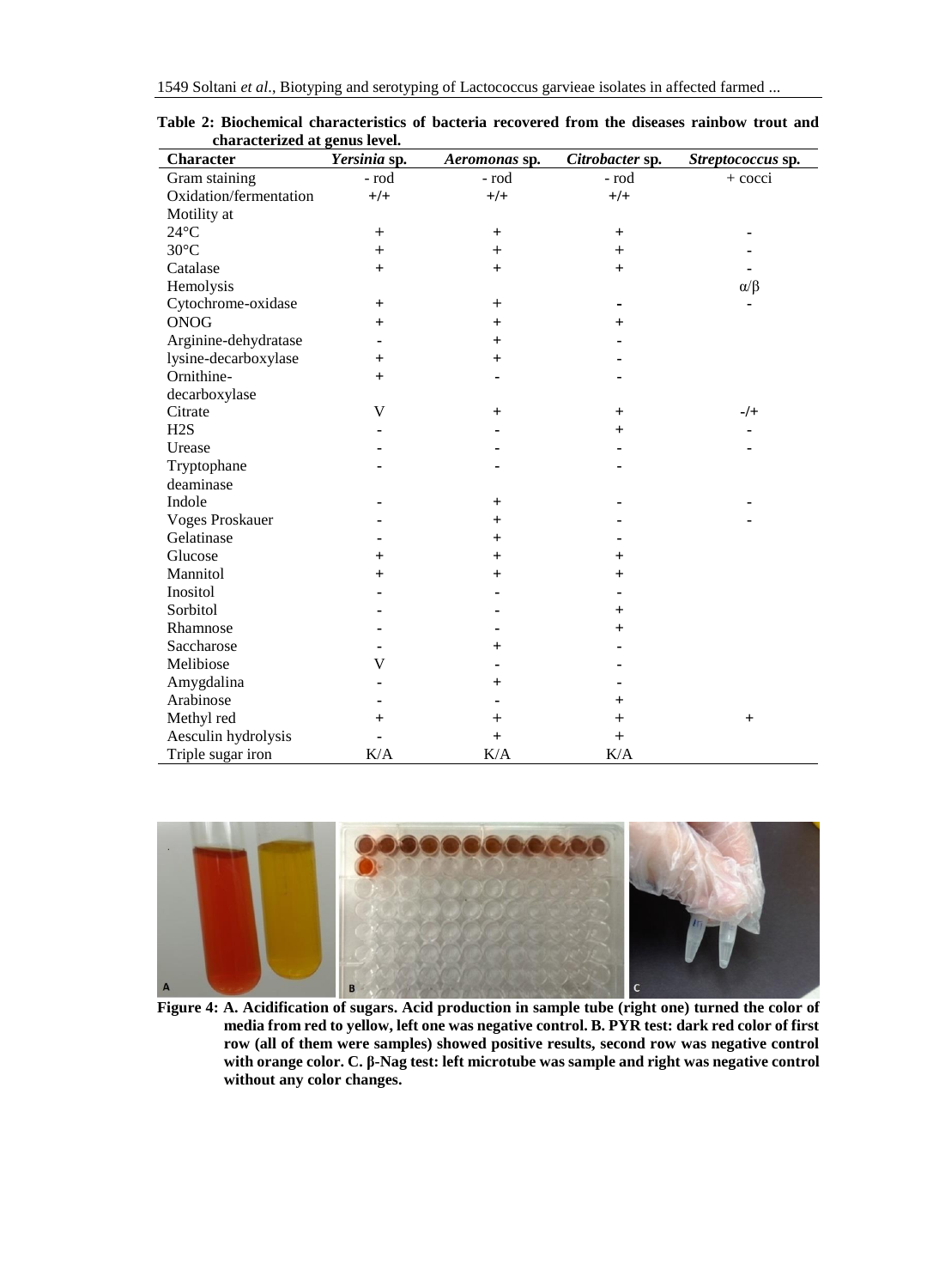## *Serotyping studies*

All antisera exhibited a strong agglutination reaction with homologous isolates, but different levels of agglutination from negative (-), weak  $(+)$ , moderate  $(++)$ , and strong  $(++)$ agglutination with other isolates (Table 4). In capsule staining assay seven isolates (isolates 65, 121, 201, 1323, 21, 41 and 73) were capsulated (KG-

serotype), while five isolates (isolates 124, 46, 71, 72 and 1061) were noncapsulated (KG+ serotype) (Fig. 5). In most cases, sera raised against noncapsulated isolates only agglutinated non-capsulated isolates, but sera raised against capsulated isolates agglutinated both capsulated and non-capsulated isolates (Fig. 6).

**Table 3: Results of biotyping of** *L. garvieae* **isolates obtained from rainbow trout. Sac = sucrose, Tag = tagatose, Man = mannitol, Cedex = cyclodextrin, Pyra = pyroglutamic acid arylamidase, β-Nag = N-acetyl-β-glucosaminidase.**

|                      |                               |          |          |                          | $p\text{-}i\alpha g - i\gamma\text{-}acoty\text{-}p\text{-}gacosammmuasc.$ |         |          |         |         |          |                          |          |                          |                 |
|----------------------|-------------------------------|----------|----------|--------------------------|----------------------------------------------------------------------------|---------|----------|---------|---------|----------|--------------------------|----------|--------------------------|-----------------|
| L.                   | <b>Level of agglutination</b> |          |          |                          |                                                                            |         |          |         |         |          |                          |          |                          |                 |
| garvieae<br>isolates | 124                           | 46       | 71       | 72                       | 1061                                                                       | 65      | 121      | 201     | 1323    | 21       | 41                       | 73       | Capsule                  | <b>Serotype</b> |
| 124                  | $+++$                         | $++$     | $^{++}$  | $^{+}$                   | $^{++}$                                                                    | $^{+}$  | $^{++}$  | $+$     | $++$    | $^{++}$  | $++$                     | $++$     | ٠                        | $KG+$           |
| 46                   | $^{++}$                       | $+++$    | $++$     | $++$                     | $^{++}$                                                                    | $^{++}$ | $^{++}$  | $^{++}$ | $+$     | $++$     | $++$                     | $++$     | $\overline{\phantom{a}}$ | $KG+$           |
| 71                   | $++$                          | $^{++}$  | $^{+++}$ | $^{+++}$                 | $+$                                                                        | $+$     | $^{++}$  | $^{++}$ | $^{++}$ | $^{++}$  | $^{+}$                   | $+$      | $\overline{\phantom{a}}$ | $KG+$           |
| 72                   | $^{++}$                       | $^{+++}$ | $++$     | $^{+++}$                 | $^{++}$                                                                    | $++$    | $^{++}$  | $^{++}$ | $^{++}$ | $^{+++}$ | $^{++}$                  | $^{+++}$ | ٠                        | $KG+$           |
| 1061                 | $^{++}$                       | $++$     | $^{++}$  | $^{++}$                  | $^{+++}$                                                                   | $++$    | $^{++}$  | $^{++}$ | $^{++}$ | $^{++}$  | $^{++}$                  | $^{++}$  | $\overline{\phantom{a}}$ | $KG+$           |
| 65                   | ۰                             | ۰        |          |                          | $\overline{\phantom{a}}$                                                   | $+++$   | $++$     | $++$    | $++$    | $+$      | $+++$                    | $++$     | $+$                      | KG-             |
| 121                  |                               | ٠        |          |                          | $\overline{\phantom{a}}$                                                   | $++$    | $^{+++}$ | $^{++}$ | $^{++}$ | $^{++}$  | $^{+++}$                 | $^{+++}$ | $+$                      | KG-             |
| 201                  | ۰                             | ٠        | ۰        | $^{++}$                  | ٠                                                                          | $+$     | $^{++}$  | $+++$   | $+$     | $+$      | $^{+}$                   | $+++$    | $^{+}$                   | KG-             |
| 1323                 |                               | ۰        | $++$     | $\overline{\phantom{a}}$ | ۰                                                                          | $+$     | $^{+}$   | $+$     | $++$    | $+$      | $\overline{\phantom{a}}$ | $+$      | $+$                      | KG-             |
| 21                   | ۰                             | ٠        |          |                          |                                                                            | ٠       | ۰        | $+$     | ٠       | $++$     | ٠                        | $++$     | $+$                      | KG-             |
| 41                   |                               | ٠        |          |                          | $\overline{\phantom{a}}$                                                   | $+$     | $^{+}$   | $++$    | $++$    | $++$     | $^{++}$                  | $+$      | $+$                      | KG-             |
| 73                   | ۰                             |          |          | $++$                     | $\overline{\phantom{a}}$                                                   | $++$    | $++$     | $++$    | $++$    | $++$     | $++$                     | $+++$    | $^{+}$                   | KG-             |

**Table 4: Slide agglutination results between antiserum and isolates of** *L. garvieae.* **Negative (-), weak (+), moderate (++) and strong (+++) agglutination.**

| $\sim$ $\prime$ $\prime$<br><b>Bacterial</b> | $\bullet$<br>$\sigma$<br><b>Biochemical test</b> |     |                    |              |        |              |                |  |  |  |  |
|----------------------------------------------|--------------------------------------------------|-----|--------------------|--------------|--------|--------------|----------------|--|--|--|--|
| isolates                                     | <b>Sac</b>                                       | Tag | Man                | <b>Cedex</b> | Pyra   | $\beta$ -Nag | <b>Biotype</b> |  |  |  |  |
| 124                                          | $+$                                              |     | $\hspace{0.1mm} +$ | $^+$         | $^{+}$ |              | ◠              |  |  |  |  |
| 46                                           | $\hspace{0.1mm} +$                               |     | $^{+}$             | ┿            | $^+$   |              |                |  |  |  |  |
| 71                                           | $^+$                                             |     | $^+$               | ┿            | ┿      |              |                |  |  |  |  |
| 72                                           | $^+$                                             |     | $^+$               | ┿            | ┿      |              |                |  |  |  |  |
| 1061                                         | $^+$                                             |     | $\hspace{0.1mm} +$ | ┿            | $\! +$ |              |                |  |  |  |  |
| 65                                           | $^+$                                             |     | $^{+}$             | ┿            | $\! +$ |              |                |  |  |  |  |
| 121                                          | $\hspace{0.1mm} +$                               |     | $^+$               | ┿            | ╇      |              |                |  |  |  |  |
| 201                                          | $^{+}$                                           |     | $^+$               | ٠            | ┿      |              |                |  |  |  |  |
| 1323                                         | $\hspace{0.1mm} +$                               |     | $^{+}$             | ┿            | ╇      |              |                |  |  |  |  |
| 21                                           | $\hspace{0.1mm} +$                               |     | $^+$               | ┿            | +      |              |                |  |  |  |  |
| 41                                           | +                                                |     | ┿                  |              |        |              |                |  |  |  |  |
| 73                                           |                                                  |     |                    |              |        |              |                |  |  |  |  |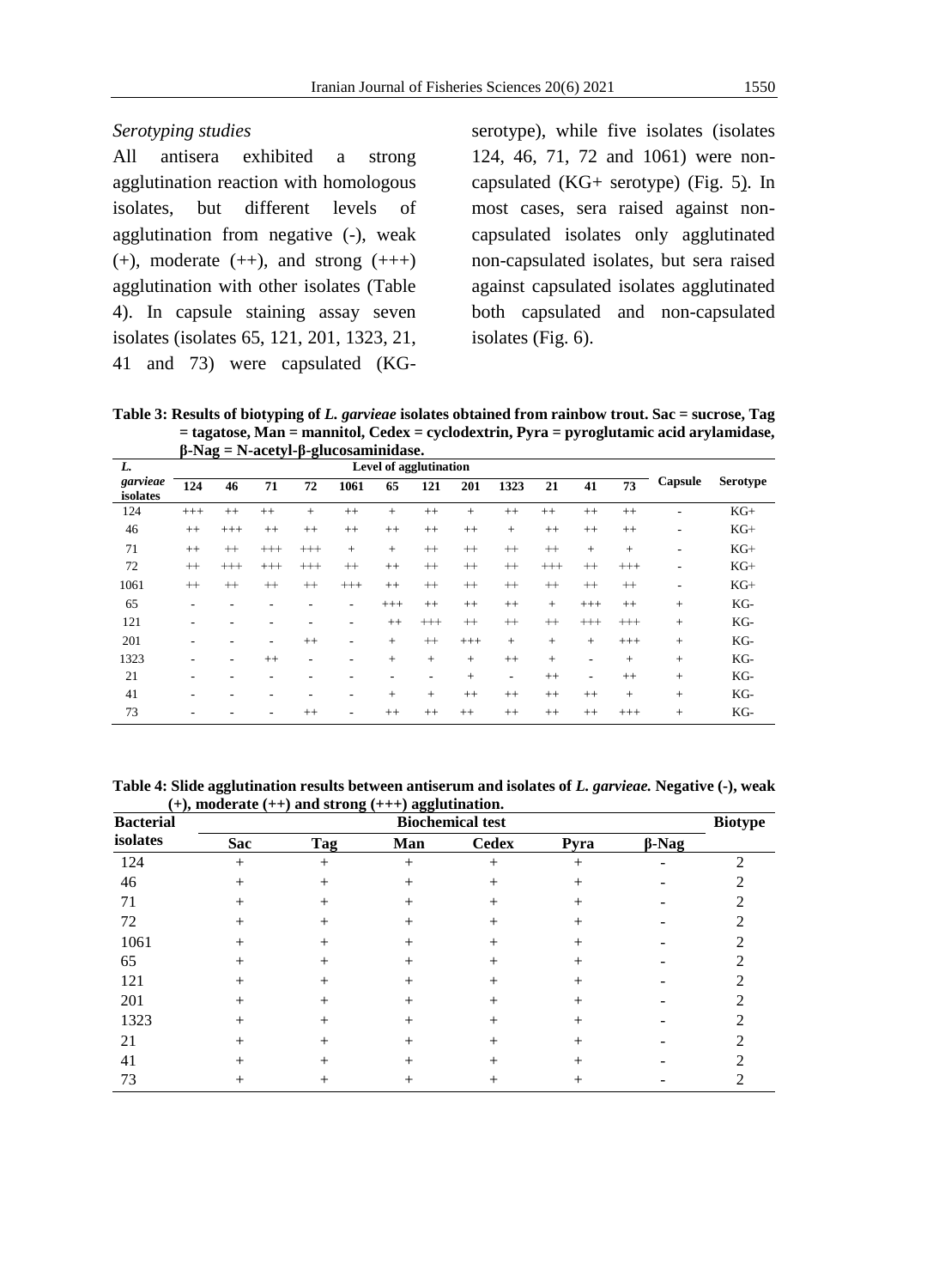

**Figure 5: (A) Positive capsule and (B) Negative capsule isolates of** *L. garvieae* **obtained from diseased trout in this study.**



**Figure 6: Slide agglutination test. (+++)=strong agglutination (positive control), (++)= moderate agglutination (sample), (-)=no agglutination (negative control).**

# **Discussion**

Different studies analyzed the biochemical characteristics of *L. garvieae* isolates obtained from different animals including aquaculture species. For instance, based on the acidification of sugars, three biotypes of the bacterium have been reported by Elder *et al.* (1999), while Vela *et al.* (2000) described 13 biotypes from different animals including trout, cow, buffalo, water, human, and yellowtail which six biotypes were obtained from trout. These authors suggested a new scheme based on the acidification of four carbohydrates including sucrose, tagatose, mannitol, and cyclodextrin, and the production of two enzymes i.e., pyroglutamic acid arylamidase and Nacetyl-β-glucosaminidase. Later, in a biochemical study conducted by Ture *et al.* (2015), 42 isolates of *L. garvieae* collected from Turkey, Spain, France, and Italy were categorized into twenty biotypes. In addition, it has been demonstrated that the bacterial isolates in a specific region may present identical phenotypic and biochemical features as fourteen *L. garvieae* isolates from Mexican rainbow trout farms exhibited similar biochemical patterns representing only as biotype II isolates (Ortega *et al*., 2020). Here in the present study, we found that these 12 strains of *L. garvieae* isolated from different trout farm revealed a similar homogeneity of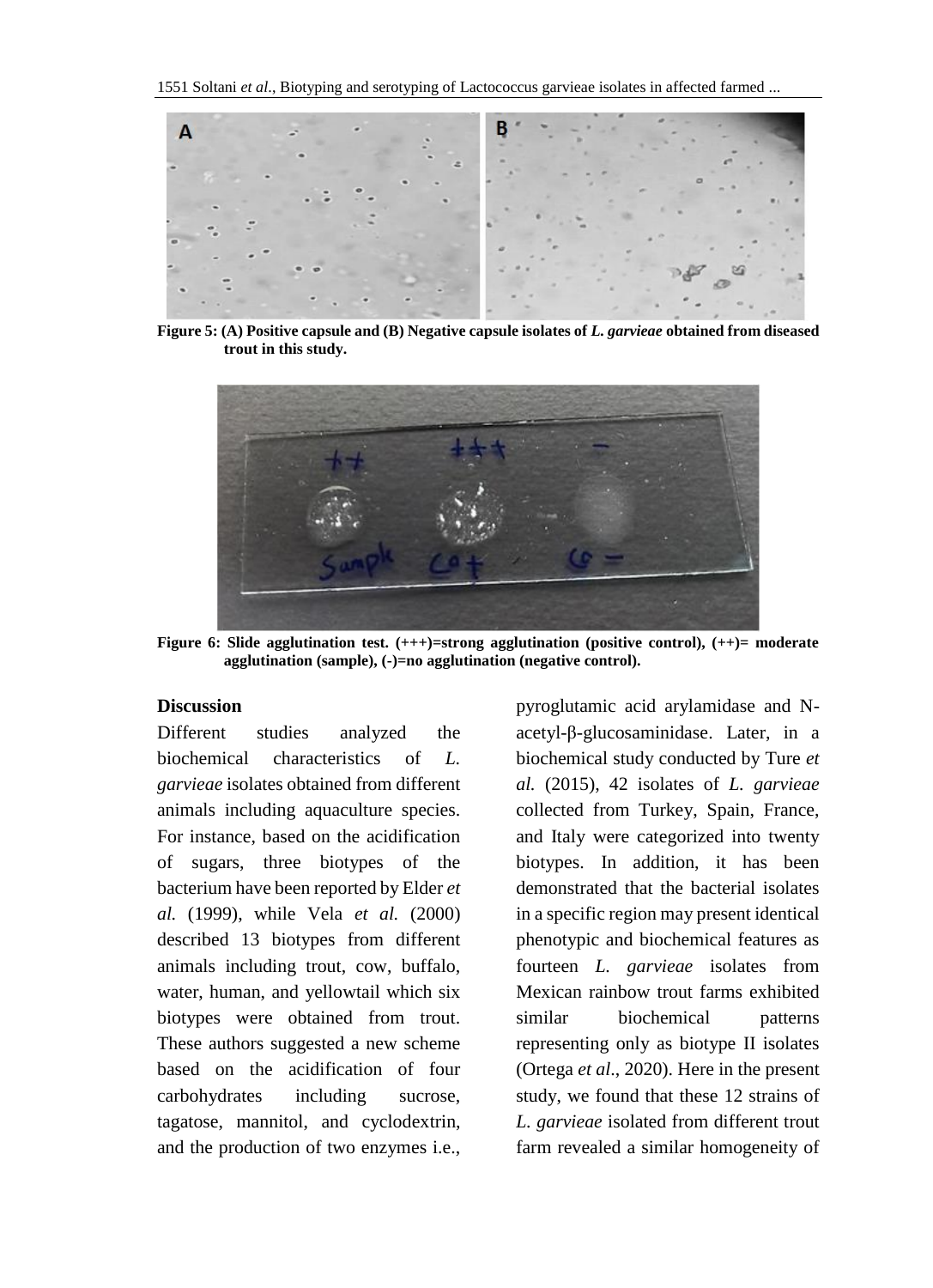biochemical features, suggesting that the isolates of a local region e.g., Mazandaran province may have high homogeneity in biochemical features as biotyping assay exhibited that all isolates are classified in biotype II. However, more studies are required to assess such homogeneity of the bacterium in other states of Iran.

 Serological classification of *L. garvieae* isolates is differentiated with ability or inability of KG+ antiserum to agglutinate the studied isolates which is directly related to presence or absence of capsule surrounding the isolates and based on this present work, *L. garvieae* isolates can be divided into two serotypes of KG- (capsulated) and KG+ (non-capsulated). The KG- serotype was agglutinated only by KG- antiserum while the KG+ serotype could be agglutinated with both KG+ and KGantisera (Yoshida *et al.,* 1996a; Yoshida *et al.,*1997; Ooyama *et al*., 1999; Kawanishi *et al*., 2007). Our results showed that five recovered isolates of *L. garvieae* from trout were classified as serotype KG+, while seven isolates were KG-. It has been shown that the geographical origin of some capsulated isolates of *L. garvieae* may affect the agglutination assay as the antisera raised against some capsulated isolates may be unable to agglutinate the capsulated isolates with far origin from different continents and thus, according to this, KG- serotypes have been divided to two sub-classes (Barnes and Ellis, 2004). Even Japanese serotypes I could be categorized into serotypes Іa (KG- or

capsulated strain) and Іb (KG+ or noncapsulated strain) that are agglutinated with anti-serum raised to capsulated strains. However, Japanese serotypes ІІ are unable to give an agglutination reaction with anti-serum raised to capsulated strains, suggesting more studies are required associated with the serotyping of *L. garvieae* strains as the cause of disease outbreaks in finfish (Fukada *et al.,* 2015; Shi *et al.*, 2019).

 One of the interesting findings in our study was that 58.3% of these *L. garvieae* isolates were KG- serotype (capsulated strains) able for capsule production, suggesting the significant role of the capsule as one of the major virulence factors involved in the bacterial pathogenesis (Wu *et al*., 2008). Therefore, as capsule positive bacterial pathogens are relatively more resistant to environmental fluctuations such as temperature, pH, and salinity (Corona‐ Hernandez *et al.,* 2013), thus, it seems the positive capsule strains may play more role in outbreaks of lactococcosis caused by *L. garvieae* in Iranian trout farms, although more epidemiological works are required to confirm it. Capsule formation also is a good tool to protect the bacteria against the host immune responses in various ways such as prevention of phagocytosis (Meyburgh *et al.,* 2017), indicating why the rate of morbidity and mortality by *L. garvieae* is raising in Iranian trout farms as the capsular strains of *L. garvieae* are more virulent than non-capsular strain (Barnes *et al.*, 2002; Ooyama *et al*., 2002; Kang *et al.* 2004; Kawanishi *et al*., 2007;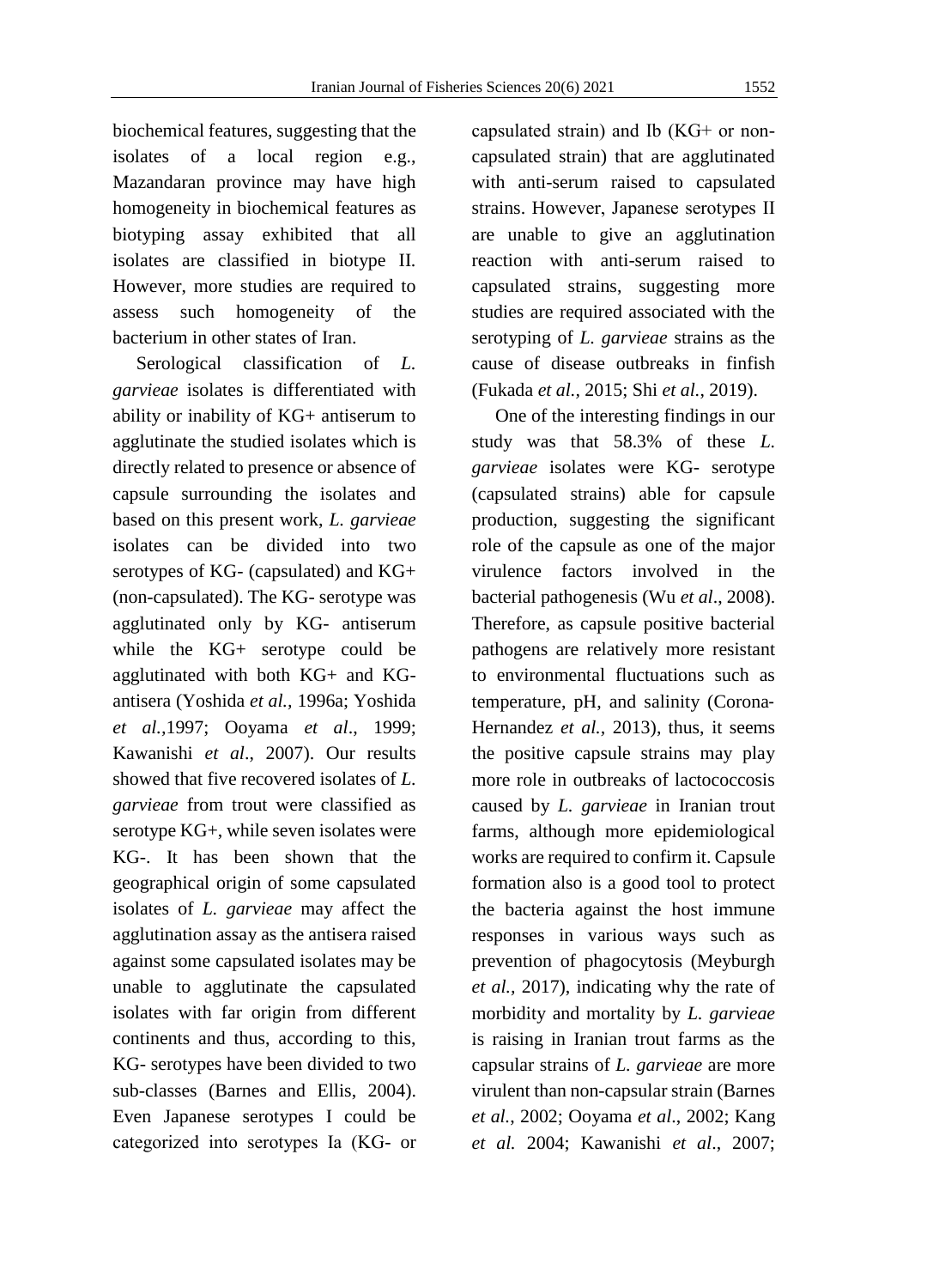Morita *et al.,* 2011). It is, therefore, worth mentioning that the use of capsulated strains for protection routes such as immunization is more efficacious as indicated by some researchers such as Ooyama *et al.* (2002).

 In conclusion, all *L. garvieae* isolates causing lactococcosis in rainbow trout farms in Mazandaran province were biotype II but with 41.7% as KG+ serotype (non-capsulated strains) and 58.3% as KG- serotype (capsulated strains) indicating a predominant role of capsulated in morbidity and mortality in trout farms in north Iran. More studies are, however, required to show the level of homogeneity of *L. garvieae* in trout farms in other states of the country. Such studies can lead to the production of a vaccine to cover satisfied protection against the disease in Iranian trout farms located in different regions.

## **Acknowledgment**

This research was funded by a grant from the research council of the University of Tehran. The authors are grateful for the assistance made by the staff of the Department of Aquatic Animal Health, Faculty of Veterinary Medicine, University of Tehran.

# **References**

**Algöet, M., Bayley, A.E., Feist, S.W., Wheeler, R.W. and Verner-Jeffreys, D.W., 2009.** Susceptibility of selected freshwater fish species to a UK *Lactococcus garvieae* isolate. *Journal of Fish Disease*, 32, 825–

834. [DOI:10.1111/j.1365-](https://doi.org/10.1111/j.1365-2761.2009.01058.x) [2761.2009.01058.x](https://doi.org/10.1111/j.1365-2761.2009.01058.x)

- **Barakat, R.K., Griffiths, M.W. and Harris, L.J., 2000.** Isolation and characterization of *Carnobacterium*, *Lactococcus*, and *Enterococcus* spp. from cooked, modified atmosphere packaged, refrigerated, poultry meat. *International Journal of Food Microbiology*, 62(**1-2**), 83-94. [DOI:10.1016/S0168-](https://doi.org/10.1016/S0168-1605(00)00381-0) [1605\(00\)00381-0](https://doi.org/10.1016/S0168-1605(00)00381-0)
- **Barnes, A.C. and Ellis A.E., 2004.** Role of capsule in serotypic differences and complement fixation by *Lactococcus garvieae*. *[Fish &](https://www.sciencedirect.com/science/journal/10504648)  [Shellfish Immunology](https://www.sciencedirect.com/science/journal/10504648)*,16(**2**), 207- 214. DOI:10.1016/S1050- 4648(03)00079-2
- **Barnes, A.C., Guyot, C., Hansen, B.G., Mackenzie, K., Horne, M.T. and Ellis, A.E., 2002.** Resistance to serum killing may contribute to differences in the abilities of capsulate and non-capsulated isolates of *Lactococcus garvieae* to cause disease in rainbow trout (Oncorhynchus mykiss L.). *Fish and Shellfish Immunology*, 12(**2**), 155- 168. DOI:10.1006/fsim.2001.0361
- **Chang, P.H., Lin, C.W. and Lee, Y.C., 2002.** *Lactococcus garvieae* infection of cultured rainbow trout, Oncorhynchus mykiss, in Taiwan and associated biophysical characteristics and histopathology. *Bulletin of the European Association of Fish Pathologists*, 22, 319–27.
- **Chen, S.C., Lin, Y.D., Liaw, L.L. and Wang, P.C., 2001.** *Lactococcus garvieae* infection in the giant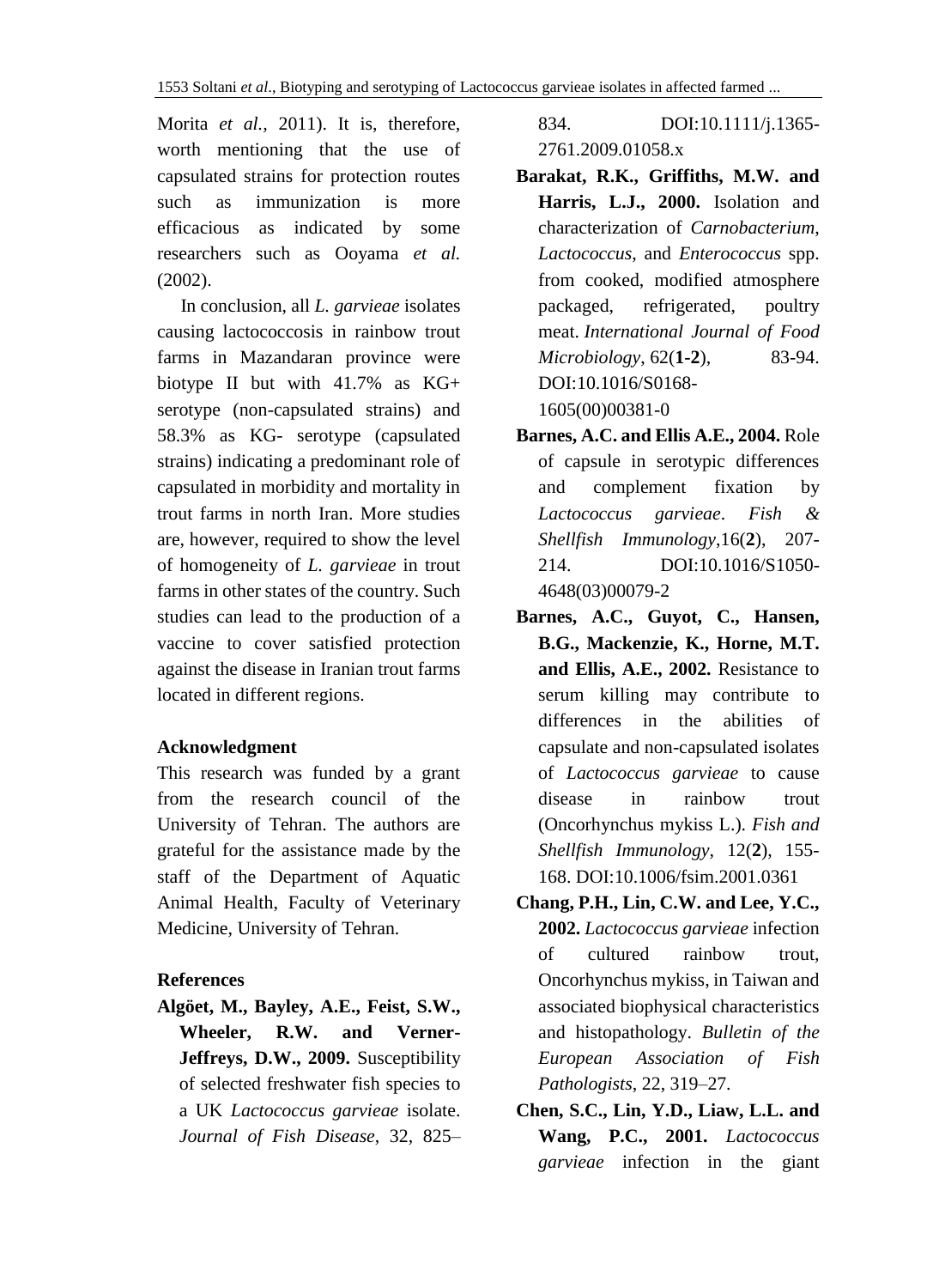freshwater prawn *Macrobranchium rosenbergii* confirmed by polymerase chain reaction and 16S rDNA sequencing. *Diseases of Aquatic Organisms*, 45, 45–52. DOI:10.3354/dao045045

- **Colwell, R.R. and Grigorova, R., 1987.** *Methods in Microbiology* (vol.19), Academic Press. London, UK. page: 7-8.
- **Corona**‐**Hernandez, R.I., Álvarez**‐ **Parrilla, E., Lizardi**‐**Mendoza, J., Islas**‐**Rubio, A.R., de la Rosa, L.A. and Wall**‐**Medrano, A., 2013.** Structural stability and viability of microencapsulated probiotic bacteria: a review. *Comprehensive Reviews in Food Science and Food Safety*, 12(**6**), 614-628. DOI:10.1111/1541- 4337.12030
- **Devriese, L.A., Hommez, J., Laevens, H., Ban adme, P. and Haesebrouck F., 1999.** Identification of aesculinhydrolyzing streptococci and enterococci from subclinical intramammary infections in dairy cows. *Veterinary Microbiology*, 70, 87–94. DOI:10.1016/S0378- 1135(99)00124-8
- **Didinen, B.I., Yardimci, B., Onuk, E.E., Metin, S. and Yildirim, P., 2014.** Naturally *Lactococcus garvieae* infection in rainbow trout (*Oncorhyncus mykiss* Walbaum, 1792): new histopathological observations, phenotypic and molecular identification. *Revue de Medecine Veterinaire*, 165, 12-19.
- **Eldar, A., Goria, M., Ghittino, C., Zlotkin, A. and Bercovier, H., 1999.**

Biodiversity of Lactococcus garvieaeStrains Isolated from Fish in Europe, Asia, and Australia. *Applied and Environmental Microbiology*, 65(**3**),1005-1008. DOI:10.1128/AEM.65.3.1005- 1008.1999

- **Evans, J.J., Pasnik, D.J., Klesius, P.H. and Al-Ablani, S., 2006.** First report of Streptococcus agalactiae and *Lactococcus garvieae* from a wild bottlenose dolphin (Tursiops truncatus). *Journal of Wildlife Diseases*, 42, 561–569. DOI:10.7589/0090-3558-42.3.561
- **[Eyngor, M.](https://www.ncbi.nlm.nih.gov/pubmed/?term=Eyngor%20M%5BAuthor%5D&cauthor=true&cauthor_uid=15345391), [Zlotkin, A.](https://www.ncbi.nlm.nih.gov/pubmed/?term=Zlotkin%20A%5BAuthor%5D&cauthor=true&cauthor_uid=15345391), [Ghittino,](https://www.ncbi.nlm.nih.gov/pubmed/?term=Ghittino%20C%5BAuthor%5D&cauthor=true&cauthor_uid=15345391)  [C.](https://www.ncbi.nlm.nih.gov/pubmed/?term=Ghittino%20C%5BAuthor%5D&cauthor=true&cauthor_uid=15345391), [Prearo, M.](https://www.ncbi.nlm.nih.gov/pubmed/?term=Prearo%20M%5BAuthor%5D&cauthor=true&cauthor_uid=15345391), [Douet,](https://www.ncbi.nlm.nih.gov/pubmed/?term=Douet%20DG%5BAuthor%5D&cauthor=true&cauthor_uid=15345391)  [D.G.](https://www.ncbi.nlm.nih.gov/pubmed/?term=Douet%20DG%5BAuthor%5D&cauthor=true&cauthor_uid=15345391), [Chilmonczyk, S.](https://www.ncbi.nlm.nih.gov/pubmed/?term=Chilmonczyk%20S%5BAuthor%5D&cauthor=true&cauthor_uid=15345391) and [Eldar,](https://www.ncbi.nlm.nih.gov/pubmed/?term=Eldar%20A%5BAuthor%5D&cauthor=true&cauthor_uid=15345391)  [A.](https://www.ncbi.nlm.nih.gov/pubmed/?term=Eldar%20A%5BAuthor%5D&cauthor=true&cauthor_uid=15345391), 2004.** Clonality and diversity of the fish pathogen *Lactococcus garvieae* in Mediterranean countries. *[Applied Environmental](https://www.ncbi.nlm.nih.gov/pubmed/15345391)  [Microbiology](https://www.ncbi.nlm.nih.gov/pubmed/15345391)*, 70(**9**), 5132-5137. DOI:10.1128/AEM.70.9.5132- 5137.2004
- **Fukuda, Y., Tue, Y., Oinaka, D., Wada, Y., Yamashita, A., Urasaki, S., Yoshioka, S., Kimoto, K. and Yoshida, T., 2015.** Pathogenicity and immunogenicity of non-agglutinating Lactococcus garvieae with anti-KGphenotype rabbit serum in *Seriola* spp. *Gyobyo Kenkyu (Fish Pathology)*, 50(**4**),200-206. DOI:10.3147/jsfp.50.200
- **Gibello, A., Galan-Sanchez, F., Blanco, M.M., Rodríguez-Iglesias M., Dominguez L. and Fernandez-Garayzabal J.F., 2016.** The zoonotic potential of *Lactococcus garvieae*: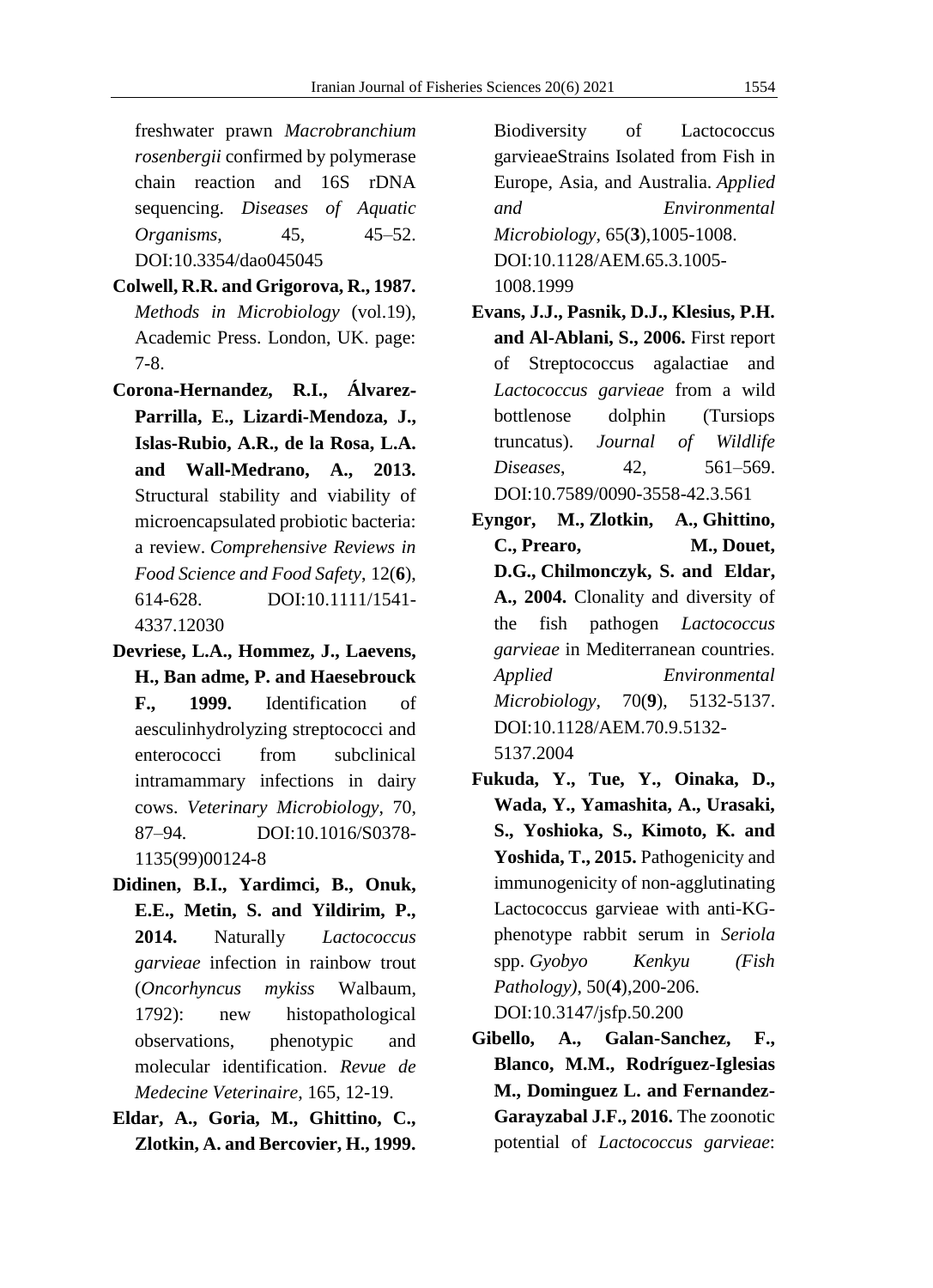An overview on microbiology, epidemiology, virulence factors and relationship with its presence in foods. *Research in Veterinary Science*, 109, 59–70. DOI:10.1016/j.rvsc.2016.09.010

- **Haghighi Karsidani, S., Soltani, M., Nikbakhat-Brojeni, G., Ghasemi, M. and Skall, H.F., 2010.** Molecular epidemiology of zoonotic streptococcosis/lactococcosis in rainbow trout (Oncorhynchus mykiss) aquaculture in Iran. *Iranian Journal of Microbiology*, 2(**4**), 198- 209.
- **Hébert, G.A., Crowder, C.G., Hancock, G.A., Jarvis, W.R. and Thornsberry, C.L.Y.D.E., 1988.**  Characteristics of coagulase-negative staphylococci that help differentiate these species and other members of the family *Micrococcaceae*. *Journal of Clinical Microbiology*, 26(**10**), 1939-1949. DOI:10.1128/jcm.26.10.1939-

1949.1988

- **Kadyan, S., Kumar, N., Lawaniya, R., Sharma, P.K., Arora, B. and Tehri, N., 2020.** Rapid and miniaturized method for detection of hygiene indicators, Escherichia coli and coliforms, in dairy products. *Journal of Food Safety*, 40(**5**), p.e12839. DOI:10.1111/jfs.12839
- **Kanai, K., Tsujikura, M., Shutou, K., Honma, T., Matsumoto, F., Suga, K., Takagi, S., Fukuda, Y. and Sugihara, Y., 2017.** A novel plasmid carrying capsule gene cluster found in *Lactococcus garvieae* isolated from

filefish. *Fish Pathology*, 52(**2**), 82- 88. DOI:10.3147/jsfp.52.82

- **Kang, S.H., Shin, G.W., Shin, Y.S., Palaksha, K.J., Kim, Y.R., Yang, H.H., Lee, E.Y., Lee, E.G., Huh, N.E., Ju, O.M. and Jung, T.S., 2004.** Experimental evaluation of pathogenicity of *Lactococcus garvieae* in black rockfish (*Sebastes schlegeli*). *Journal of Veterinary Science*, 5(**4**), 387-390.
- **Kawanishi, M., Yoshida, T., Kijima, M., Yagyu, K., Nakai, T., Okada, S., Endo, A., Murakami, M., Suzuki, S. and Morita, H., 2007.** Characterization of *Lactococcus garvieae* isolated from radish and broccoli sprouts that exhibited a KG+ phenotype, lack of virulence and absence of a capsule. *Letters in Applied Microbiology,* 44(**5**), 481- 487. DOI:10.1111/j.1472- 765X.2007.02114.x
- **Lee, J.L., Chiu, S.Y., Chen, C.C., Chu, C. and Wang, J.H., 2020.**  Identification and Differences in Antimicrobial Susceptibility of *Lactococcus garvieae* from Farmed Grey Mullet (*Mugil cephalus*) and Non-Grey Mullet in Southern Taiwan. *Preprints* 2020, 2020070265. DOI: 10.20944/preprints202007.0265.v1
- **Meyburgh, C.M., Bragg, R.R. and Boucher, C.E., 2017.** *Lactococcus garvieae*: an emerging bacterial pathogen of fish. *Disease of Aquatic Organisms*, 123, 67–79. DOI:10.3354/dao03083
- **Morita, H., Toh, H., Oshima, K., Yoshizaki, M., Kawanishi, M.,**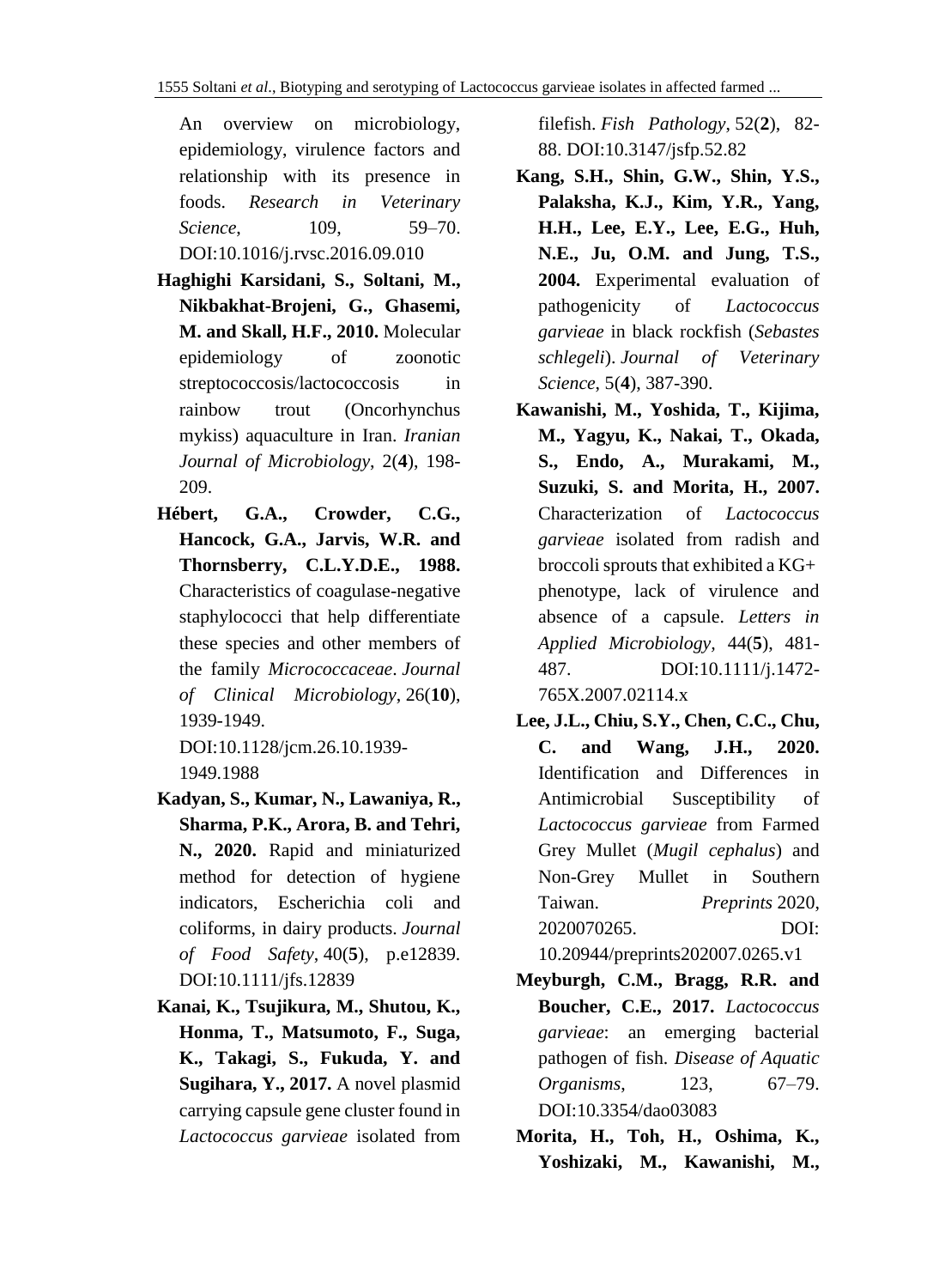**Nakaya, K., Suzuki, T., Miyauchi, E., Ishii, Y., Tanabe, S., Murakami, M. and Hattori, M., 2011.** Complete genome sequence and comparative analysis of the fish pathogen *Lactococcus garvieae*. *PLoS One*, 6(**8**), e23184. DOI:10.1371/journal.pone.0023184

- **Nelson, M.C., Varney, J.S., Welch, T.J. and Graf, J., 2016.** Draft genome sequence of Lactococcus garvieae strain PAQ102015-99, an outbreak strain isolated from a commercial trout farm in the Northwestern United States. *Genome announcements*, 4(**4**), pp.e00781-16. DOI:10.1128/genomeA.00781-16
- **Okada, T., Minami, T., Ooyama, T., Yasuda, H., Yoshida, T., 2000.** Capsular and non-capsular antigen localization on *Lactococcus garvieae* isolated from yellowtail *Seriola quinqueradiata*. *Fisheries Science*, 66(**5**), 992−994. DOI:10.1046/j.1444- 2906.2000.00158.x
- **Ooyama, T., Kera, A., Okada, T., Inglis, V. and Yoshida, T., 1999.** The protective immune response of yellowtail Seriola quinqueradiata to the bacterial fish pathogen *Lactococcus garvieae*. *Diseases of Aquatic Organisms*, 37(**2**), 121-126. DOI:10.3354/dao037121
- **Ooyama, T., Hirokawa, Y., Minami, T., Yasuda, H., Nakai, T., Endo, M., Ruangpan, L. and Yoshida, T., 2002.** Cell-surface properties of *Lactococcus garvieae* strains and their immunogenicity in the

yellowtail *Seriola quinqueradiata*. *Diseases of Aquatic Organisms,* 51, 169–177. DOI:10.3354/dao051169

- **Ortega, C., Irgang R., Valladares-Carranza B., Collarte C. and Avendaño-Herrera R., 2020.** First Identification and Characterization of Lactococcus garvieae Isolated from Rainbow Trout (Oncorhynchus mykiss) Cultured in Mexico. *Animals*, 10(**9**), 1609. DOI:10.3390/ani10091609
- **Pereira, F., Ravelo, C., Toranzo, A.E. and Romalde J.L., 2004.** Lactococcus garvieae, an emerging pathogen for the Portuguese trout culture. *Bulletin of the European Association of Fish Pathologists,*  24(**6**), 274-279.
- **Pot, B., Devriese, L.A., Ursi, D., Vandamme, P., Haesebrouck, F. and Kersters, K., 1996.** Phenotypic identification and differentiation of *Lactococcus* strains isolated from animals. *Systematic and Applied Microbiology*, 19, 213–222. DOI:10.1016/S0723- 2020(96)80047-6
- **Radosavljević, V., Radanović, O., Zdravković, N., Savić, B., Stanković, M., Zorić, J.M., Veljović, L. and Nešić, K., 2020.** The first outbreak of lactococcosis caused by Lactococus garvieae in Serbia. *Archives of Veterinary Medicine*, 13(**1**), 53-68. DOI:10.46784/e-avm.v13i1.78
- **Rahman, M.T., Sobur, M.A., Islam, M.S., Ievy, S., Hossain, M.J., El Zowalaty, M.E., Rahman, A.T. and**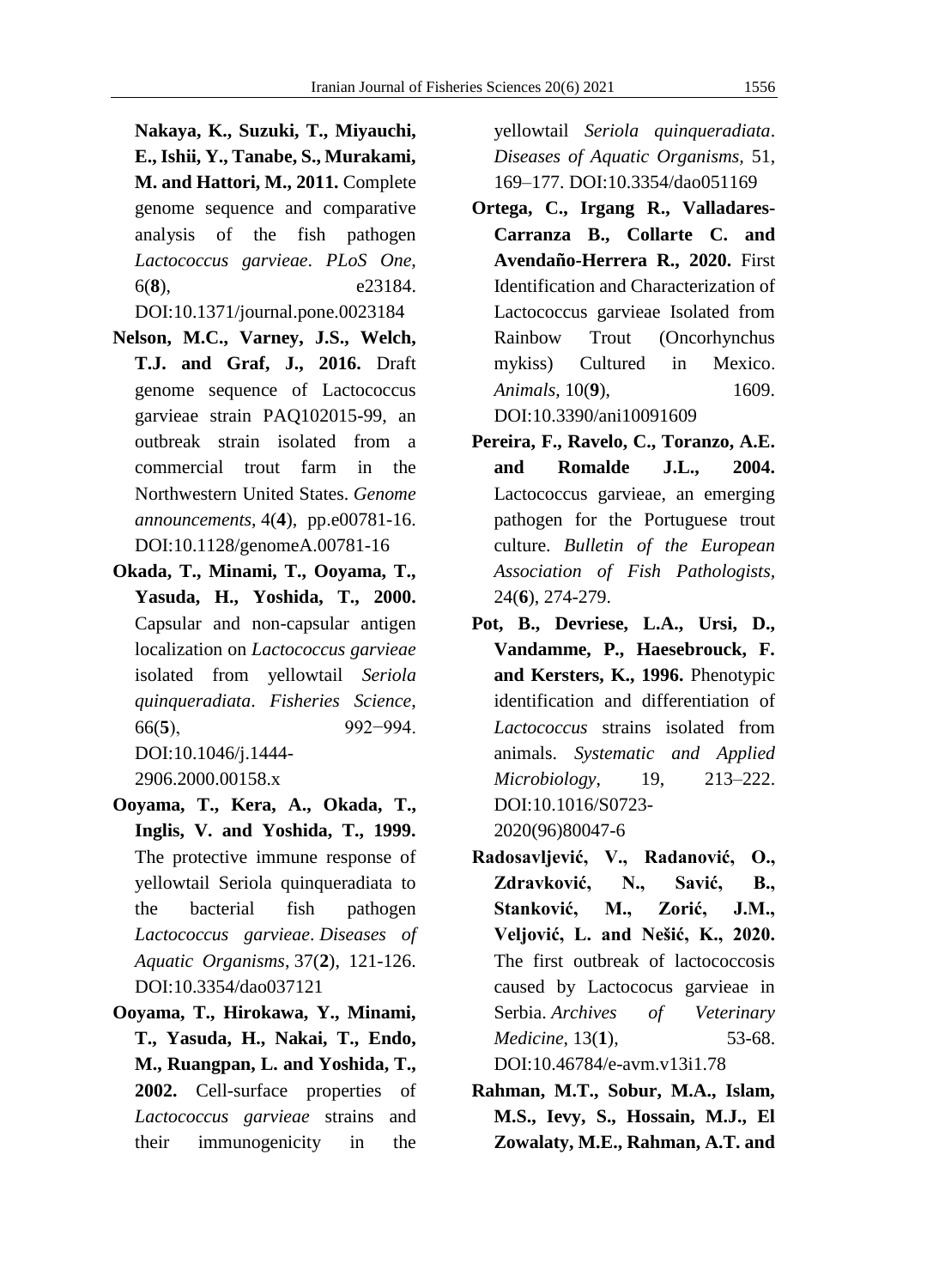**Ashour, H.M., 2020.** Zoonotic Diseases: Etiology, Impact, and Control. *Microorganisms*, 8, 1405. DOI:10.3390/microorganisms80914 05

- **Reimundo, P., Pignatelli, M., Alcaraz, L.D., D'Auria, G., Moya, A., and Guijarro, J.A., 2011.** Genome sequence of *Lactococcus garvieae*  UNIUD074, isolated in Italy from a lactococcosis outbreak. *Journal of Bacteriology*, 193(**14**), 3684−3685. DOI:10.1128/JB.05210-11
- **Rodrigues, R.A., do Nascimento Silva, A.L., Siqueira, M.S., Pilarski, F., Leal, C.R.B., Kuibida, K.V., de Campos, C.M. and Fernandes, C.E., 2020.** Hematological, biochemical, and histopathological responses in sorubim Pseudoplatystoma spp. experimentally infected with *Lactococcus garvieae*. *Aquaculture International*, 28(**5**), 1907-1923. [DOI:10.1007/s10499-020-00566-5](https://doi.org/10.1007/s10499-020-00566-5)
- **Savvidis G.K., Anatoliotis C., Kanaki Z. and Vafeas G., 2007.** Epizootic outbreaks of Lactococcosis disease in rainbow trout, *Oncorhynchus mykiss*  (Walbaum), culture in Greece. *Bulletin of the European Association of Fish Pathologists*, 27, 223−228.
- **Shahi, N., Malik, S. K., Sahoo, M., Chandra, S. and Singh, A. K., 2018.** First report on characterization and pathogenicity study of emerging *Lactococcus garvieae* infection in farmed rainbow trout, *Oncorhynchus mykiss* (Walbaum), from India.

*Transboundary and Emerging* 

*Disease,* 65(**4**), 1039-1048. DOI:10.1111/tbed.12843

- **Sharifiyazdi, H., Akhlaghi, M., Tabatabaei, M. and Mostafavi Zadeh, S.M., 2010.** Isolation and characterization of *Lactococcus garvieae* from diseased rainbow trout (*Oncorhynchus mykiss*, Walbaum) cultured in Iran. *Iranian Journal of Veterinary Research*, 11(**4**), 342-350.
- **Shi, Y.Z., Nishiki, I., Yanagi, S. and Yoshida, T., 2019.** Epidemiological study on newly emerging Lactococcus garvieae serotype II isolated from marine fish species in Japan. *Fish Pathology*, 54(**3**), 51-57. DOI:10.3147/jsfp.54.51
- **Soltani, M., Jamshidi, S. and Sharifpour, I., 2005.** [Streptococcosis](http://eafp.org/download/2005-Volume25/Issue%203/25_095.pdf)  [caused by Streptococcus iniae in](http://eafp.org/download/2005-Volume25/Issue%203/25_095.pdf)  [farmed rainbow trout \(](http://eafp.org/download/2005-Volume25/Issue%203/25_095.pdf)*Oncorhynchys mykiss*[\) in Iran: Biophysical](http://eafp.org/download/2005-Volume25/Issue%203/25_095.pdf)  [characteristics and pathogenesis.](http://eafp.org/download/2005-Volume25/Issue%203/25_095.pdf) *Bulletin of the European Association of Fish Pathologist,* 25(**3**), 95-106.
- **Soltani, M., Nikbakht, Gh., Mousavi H.A.E. and Ahmadzadeh, N., 2008.** Epizootic outbreaks of Lactococcosis caused by *Lactoccoccus garviae* in farmed rainbow trout (*Onchorhynchus mykiss*) in Iran. Bulletin of the European Association of Fish Pathologists**,** 28(**5**), 207-212.
- **Soltani, M., Raissy M., Goudarzi, M.A., Momtaz, H. and Moumeni, M., 2012.** Incidence of *Lactococcus garvieae* the cause of lactococcosis in rainbow trout farms in Chaharmahal-Va-Bakhtyari and detection of 16S rRNA gene sequencing of the isolated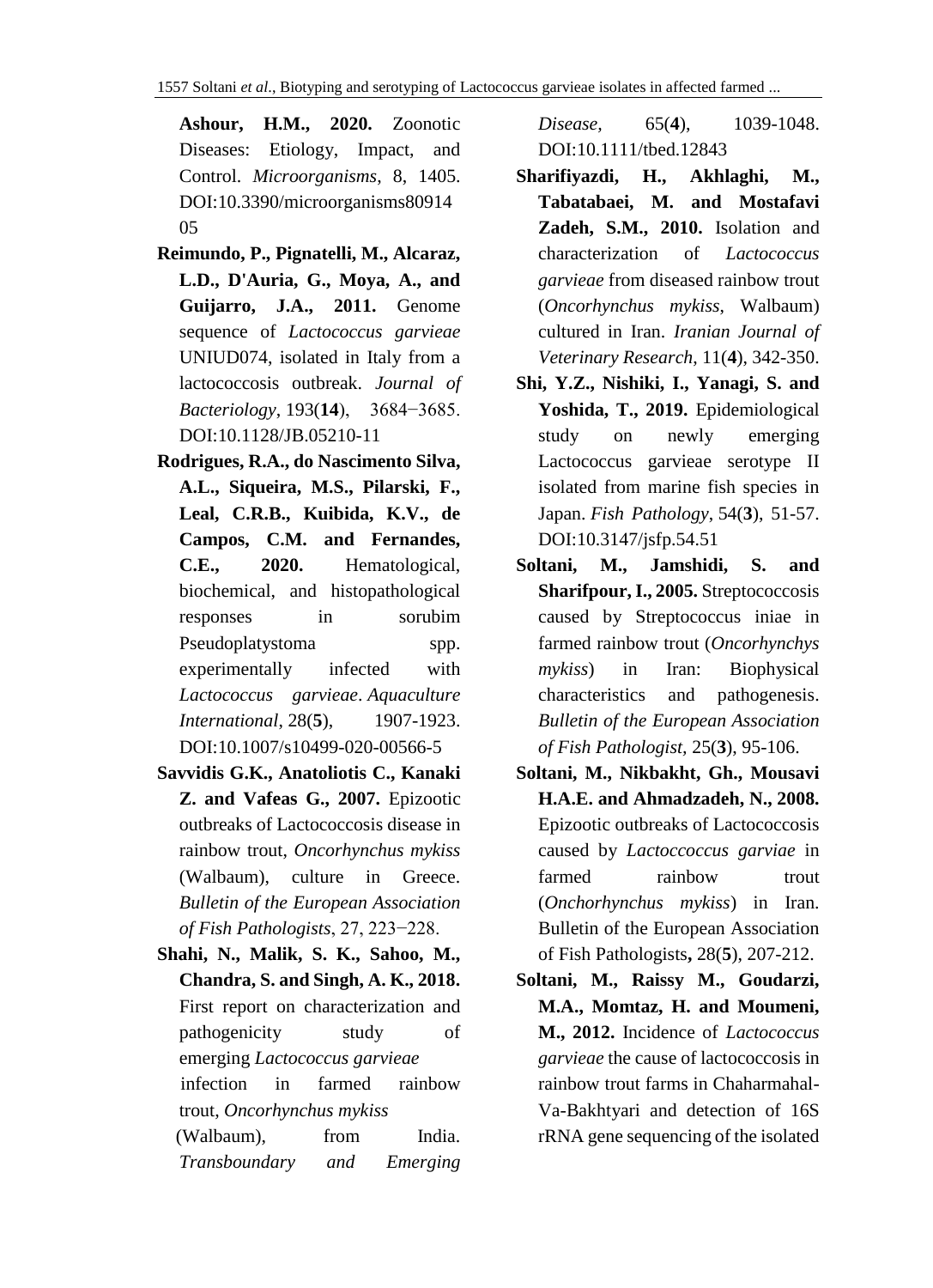bacteria. *Iranian Veterinary Journal*, 8(**1**), 61-67.

- **Soltani, M., Kheirabadi, A.P., Taherimirkahead, A., Shafie, S.H., Mohamadian, S. and Roholahi, S.H., 2013.** Molecular study of streptococcosis/lactococcosis distribution in farmed rainbow trout in Charmahal–va-Bakhteyari and Kohgiloyeh-va- Boyerahmad Provinces, Iran. *[Iranian Journal of](https://www.cabdirect.org/cabdirect/search/?q=do%3a%22Iranian+Journal+of+Epidemiology%22)  [Epidemiology](https://www.cabdirect.org/cabdirect/search/?q=do%3a%22Iranian+Journal+of+Epidemiology%22)*, 9(**2**),59–68.
- **Soltani, M., Pirali, K.E., Kheirabadi, E., Taheri Mirghaed, A., Zargar, A., Mohamadian, S., [Roohollahi,](https://www.sid.ir/en/journal/SearchPaper.aspx?writer=630284) [Sh.](https://www.sid.ir/en/journal/SearchPaper.aspx?writer=630284) and Zakian, M., 2015a.** Study on streptococcosis and lactococcosis outbreaks in rainbow trout farms in Fars and Lorestan Provinces. *Journal of Veterinary Microbiology*, 49–58.
- **Soltani, M., Pirali, E., Rasoli, A., Shafiei, S., Kakoolaki, S. and Shams, G., 2015b.** Antibiotic Residuals in Some Farmed Rainbow Trout (*Oncorhynchus Mykiss*) of Market Size in Iran*. Iranian Journal of Aquatic Animal Health*, 1, 71–77. DOI:10.18869/acadpub.ijaah.1.1.71
- **Taherimirghaed, A., Soltani, M., Ebrahimzadeh-Mousavi, H.A. and Mohammadian, S., 2013.** Genetic diversity of isolated *Lactococcus garvieae* from rainbow trout (*Onchorhynchus mykiss*) mortality in Iran. *Journal of Veterinary Reserch,*  68(2), 127-133. DOI:10.22059/jvr.2013.31959
- **Toranzo, A.E., Magariños, B. and Romalde, J.L., 2005.** A review of the main bacterial fish diseases in

mariculture

systems. *Aquaculture*, 246(**1-4**), 37- 61.

DOI:10.1016/j.aquaculture.2005.01. 002

- **Ture, M., Altinok, I. and Capkin, E., 2015.** Comparison of pulsed‐field gel electrophoresis and enterobacterial repetitive intergenic consensus PCR and biochemical tests to characterize *Lactococcus garvieae*. *Journal of Fish Diseases*, 38(**1**), 37-47. DOI:10.1111/jfd.12192
- **Vela, A., Vazquez, J., Gibello A., Blanco, M.M., Moreno, M.A. and Liebana, P., Albendea, C., Alcalá B., Mendez A., Domínguez L. and Fernández-Garayzábal J.F., 2000.** Phenotypic and genetic characterization of *Lactococcus garvieae* isolated in Spain from lactococcosis outbreaks in comparison with isolates of other countries and sources. *Journal of Clinical Microbiology*, 38(**10**), 3791– 3795.

DOI:10.1128/JCM.38.10.3791- 3795.2000

- **Vendrell, D., Balcazar, J.L., Ruiz-Zarzuela, I., Blas, I., Girones, O. and Muzquiz, J.L., 2006.** *Lactococcus garvieae* in fish: A review. *Comparative Immunology, Microbiology & Infectious Diseases*, 29, 177–198. DOI:10.1016/j.cimid.2006.06.003
- **Westberg, M., Brekke, H., Hermansen, N.O. and Flatøy, B., 2020.** Late onset periprosthetic infection of the hip caused by the fish